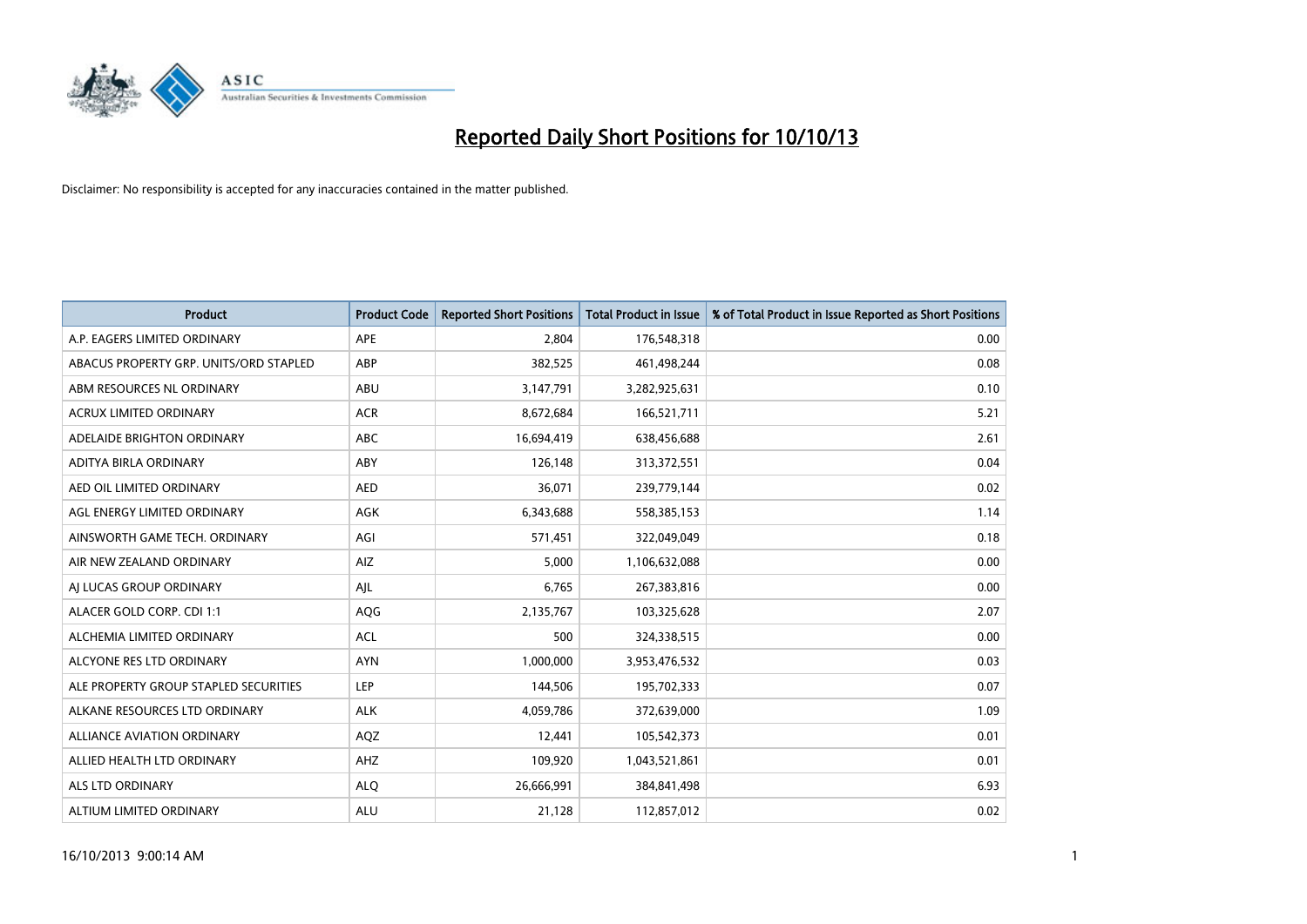

| <b>Product</b>                          | <b>Product Code</b> | <b>Reported Short Positions</b> | <b>Total Product in Issue</b> | % of Total Product in Issue Reported as Short Positions |
|-----------------------------------------|---------------------|---------------------------------|-------------------------------|---------------------------------------------------------|
| ALTONA MINING LTD ORDINARY              | <b>AOH</b>          | 252,531                         | 532,184,704                   | 0.05                                                    |
| ALUMINA LIMITED ORDINARY                | <b>AWC</b>          | 173,456,504                     | 2,806,225,615                 | 6.18                                                    |
| AMALGAMATED HOLDINGS ORDINARY           | AHD                 | 38,662                          | 157,806,992                   | 0.02                                                    |
| AMCOM TELECOMM, ORDINARY                | AMM                 | 833,418                         | 244,557,101                   | 0.34                                                    |
| AMCOR LIMITED ORDINARY                  | AMC                 | 2,597,116                       | 1,206,684,923                 | 0.22                                                    |
| AMP LIMITED ORDINARY                    | AMP                 | 19,346,976                      | 2,944,564,649                 | 0.66                                                    |
| AMPELLA MINING ORDINARY                 | AMX                 | 365,381                         | 248,000,493                   | 0.15                                                    |
| ANGLOGOLD ASHANTI CDI 5:1               | AGG                 | 9                               | 89,207,765                    | 0.00                                                    |
| ANSELL LIMITED ORDINARY                 | <b>ANN</b>          | 8,108,463                       | 130,648,660                   | 6.21                                                    |
| ANTARES ENERGY LTD ORDINARY             | <b>AZZ</b>          | 394,043                         | 255,000,000                   | 0.15                                                    |
| ANZ BANKING GRP LTD ORDINARY            | ANZ                 | 5,564,420                       | 2,743,655,310                 | 0.20                                                    |
| APA GROUP STAPLED SECURITIES            | APA                 | 10,640,079                      | 835,750,807                   | 1.27                                                    |
| APN NEWS & MEDIA ORDINARY               | <b>APN</b>          | 16,203,495                      | 661,526,586                   | 2.45                                                    |
| AQUARIUS PLATINUM. ORDINARY             | <b>AOP</b>          | 6,650,888                       | 486,851,336                   | 1.37                                                    |
| AQUILA RESOURCES ORDINARY               | <b>AQA</b>          | 14,786,117                      | 411,804,442                   | 3.59                                                    |
| ARAFURA RESOURCE LTD ORDINARY           | ARU                 | 8,367                           | 441,270,644                   | 0.00                                                    |
| ARB CORPORATION ORDINARY                | ARP                 | 935,753                         | 72,481,302                    | 1.29                                                    |
| ARDENT LEISURE GROUP STAPLED SECURITIES | AAD                 | 2,982,076                       | 404,994,420                   | 0.74                                                    |
| ARISTOCRAT LEISURE ORDINARY             | <b>ALL</b>          | 8,103,503                       | 551,418,047                   | 1.47                                                    |
| ARRIUM LTD ORDINARY                     | ARI                 | 30,088,319                      | 1,355,433,903                 | 2.22                                                    |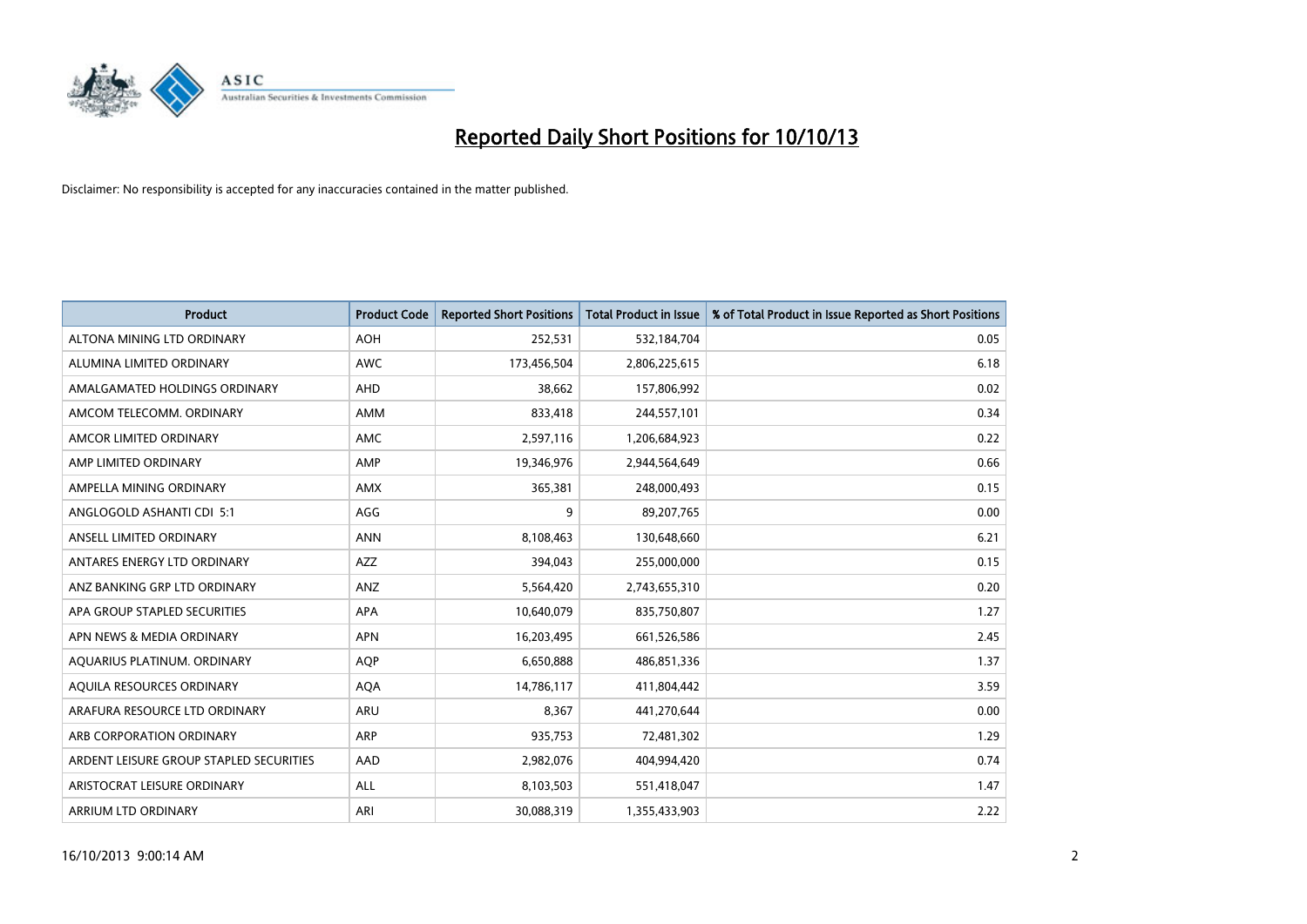

| <b>Product</b>                            | <b>Product Code</b> | <b>Reported Short Positions</b> | <b>Total Product in Issue</b> | % of Total Product in Issue Reported as Short Positions |
|-------------------------------------------|---------------------|---------------------------------|-------------------------------|---------------------------------------------------------|
| <b>ASCIANO LIMITED ORDINARY</b>           | <b>AIO</b>          | 14,712,591                      | 975,385,664                   | 1.51                                                    |
| ASG GROUP LIMITED ORDINARY                | ASZ                 | 1,191,600                       | 206,720,839                   | 0.58                                                    |
| ASPEN GROUP ORD/UNITS STAPLED             | <b>APZ</b>          | 387,503                         | 1,199,453,768                 | 0.03                                                    |
| ASTRO JAP PROP GROUP STAPLED US PROHIBIT. | AJA                 | 41,382                          | 67,211,752                    | 0.06                                                    |
| ASX LIMITED ORDINARY                      | ASX                 | 2,809,818                       | 193,595,162                   | 1.45                                                    |
| ATLANTIC LIMITED ORDINARY                 | ATI                 | 50,000                          | 154,757,339                   | 0.03                                                    |
| ATLAS IRON LIMITED ORDINARY               | <b>AGO</b>          | 38,969,353                      | 915,416,159                   | 4.26                                                    |
| ATRUM COAL NL ORDINARY                    | <b>ATU</b>          | 17,647                          | 62,806,250                    | 0.03                                                    |
| AUCKLAND INTERNATION ORDINARY             | <b>AIA</b>          | 66,547                          | 1,322,564,489                 | 0.01                                                    |
| AURIZON HOLDINGS LTD ORDINARY             | AZI                 | 2,696,748                       | 2,137,284,503                 | 0.13                                                    |
| AURORA OIL & GAS ORDINARY                 | AUT                 | 7,963,406                       | 448,785,778                   | 1.77                                                    |
| <b>AUSDRILL LIMITED ORDINARY</b>          | ASL                 | 16,088,632                      | 312,277,224                   | 5.15                                                    |
| AUSENCO LIMITED ORDINARY                  | AAX                 | 1,318,977                       | 123,527,574                   | 1.07                                                    |
| AUST VINTAGE LTD ORDINARY                 | <b>AVG</b>          | 759,065                         | 194,532,692                   | 0.39                                                    |
| <b>AUSTAL LIMITED ORDINARY</b>            | ASB                 | 722,022                         | 346,007,639                   | 0.21                                                    |
| AUSTBROKERS HOLDINGS ORDINARY             | <b>AUB</b>          | 493,539                         | 58,271,735                    | 0.85                                                    |
| AUSTIN ENGINEERING ORDINARY               | ANG                 | 406,460                         | 73,164,403                    | 0.56                                                    |
| AUSTRALAND PROPERTY STAPLED SECURITY      | <b>ALZ</b>          | 1,642,065                       | 578,324,670                   | 0.28                                                    |
| AUSTRALIAN AGRICULT, ORDINARY             | AAC                 | 3,902,845                       | 413,909,874                   | 0.94                                                    |
| AUSTRALIAN EDUCATION UNITS                | <b>AEU</b>          | 2,179                           | 175,465,397                   | 0.00                                                    |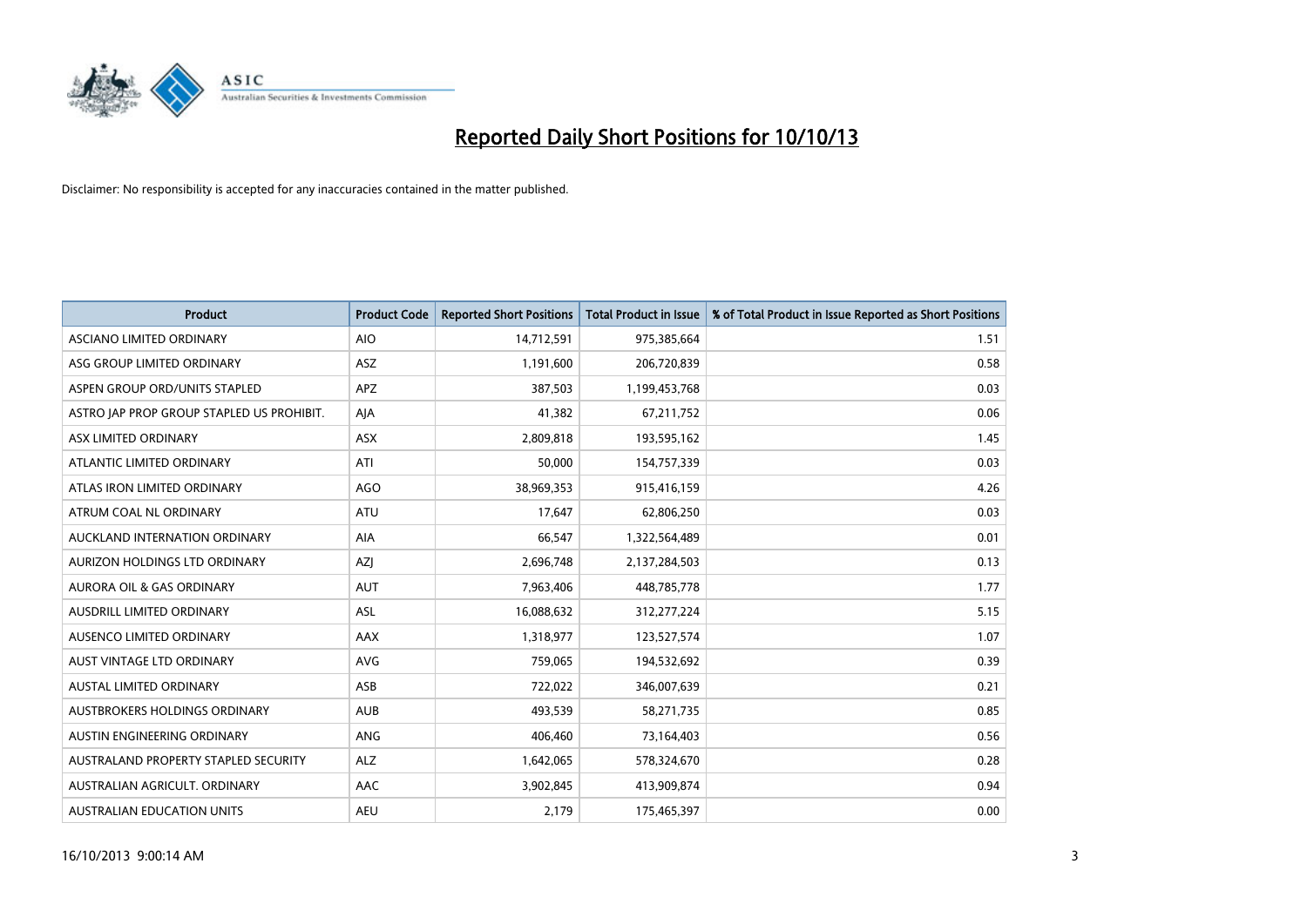

| <b>Product</b>                     | <b>Product Code</b> | <b>Reported Short Positions</b> | <b>Total Product in Issue</b> | % of Total Product in Issue Reported as Short Positions |
|------------------------------------|---------------------|---------------------------------|-------------------------------|---------------------------------------------------------|
| AUSTRALIAN INFR LTD ORDINARY       | <b>AIX</b>          | 862,489                         | 620,733,944                   | 0.14                                                    |
| AUSTRALIAN PHARM, ORDINARY         | API                 | 698,559                         | 488,115,883                   | 0.14                                                    |
| AUTOMOTIVE HOLDINGS ORDINARY       | <b>AHE</b>          | 197,250                         | 260,579,682                   | 0.08                                                    |
| AVANCO RESOURCES LTD ORDINARY      | AVB                 | 100,000                         | 1,113,993,968                 | 0.01                                                    |
| AVIENNINGS LIMITED ORDINARY        | AVI                 | 69,999                          | 384,423,851                   | 0.02                                                    |
| AWE LIMITED ORDINARY               | <b>AWE</b>          | 1,056,295                       | 522,116,985                   | 0.20                                                    |
| <b>BANDANNA ENERGY ORDINARY</b>    | <b>BND</b>          | 19,029,092                      | 528,481,199                   | 3.60                                                    |
| BANK OF QUEENSLAND. ORDINARY       | <b>BOQ</b>          | 5,864,662                       | 319,809,993                   | 1.83                                                    |
| <b>BASE RES LIMITED ORDINARY</b>   | <b>BSE</b>          | 5,287,367                       | 561,840,029                   | 0.94                                                    |
| BATHURST RES NZ LTD ORDINARY       | <b>BRL</b>          | 21,178,269                      | 817,135,097                   | 2.59                                                    |
| BC IRON LIMITED ORDINARY           | <b>BCI</b>          | 11,509                          | 123,628,630                   | 0.01                                                    |
| BEACH ENERGY LIMITED ORDINARY      | <b>BPT</b>          | 21,693,921                      | 1,277,533,962                 | 1.70                                                    |
| BEADELL RESOURCE LTD ORDINARY      | <b>BDR</b>          | 47,656,004                      | 790,527,280                   | 6.03                                                    |
| <b>BEGA CHEESE LTD ORDINARY</b>    | <b>BGA</b>          | 627,048                         | 151,866,050                   | 0.41                                                    |
| BENDIGO AND ADELAIDE ORDINARY      | <b>BEN</b>          | 12,588,933                      | 409,943,305                   | 3.07                                                    |
| BERKELEY RESOURCES ORDINARY        | <b>BKY</b>          | 698,861                         | 179,393,323                   | 0.39                                                    |
| BHP BILLITON LIMITED ORDINARY      | <b>BHP</b>          | 7,581,498                       | 3,211,691,105                 | 0.24                                                    |
| <b>BILLABONG ORDINARY</b>          | <b>BBG</b>          | 18,208,731                      | 478,944,292                   | 3.80                                                    |
| <b>BIONOMICS LIMITED ORDINARY</b>  | <b>BNO</b>          | 226,300                         | 411,941,924                   | 0.05                                                    |
| <b>BLACKMORES LIMITED ORDINARY</b> | <b>BKL</b>          | 5,592                           | 16,973,764                    | 0.03                                                    |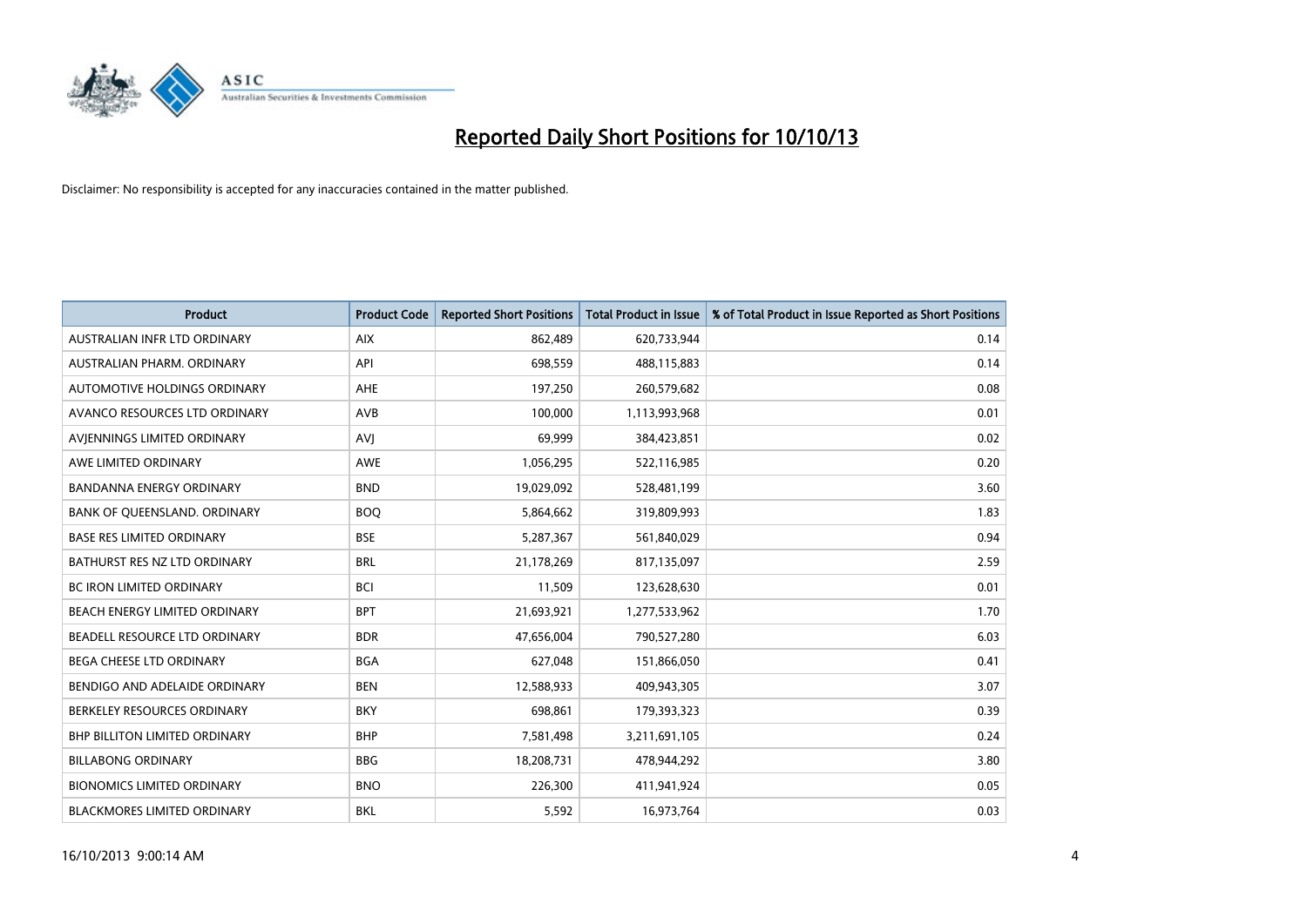

| <b>Product</b>                                | <b>Product Code</b> | <b>Reported Short Positions</b> | <b>Total Product in Issue</b> | % of Total Product in Issue Reported as Short Positions |
|-----------------------------------------------|---------------------|---------------------------------|-------------------------------|---------------------------------------------------------|
| <b>BLACKTHORN RESOURCES ORD US PROHIBITED</b> | <b>BTR</b>          | 525,801                         | 164,285,950                   | 0.32                                                    |
| <b>BLUESCOPE STEEL LTD ORDINARY</b>           | <b>BSL</b>          | 8,103,086                       | 558,733,728                   | 1.45                                                    |
| <b>BOART LONGYEAR ORDINARY</b>                | <b>BLY</b>          | 45,806,986                      | 461,163,412                   | 9.93                                                    |
| <b>BOOM LOGISTICS ORDINARY</b>                | <b>BOL</b>          | 99,999                          | 470,598,576                   | 0.02                                                    |
| <b>BORAL LIMITED, ORDINARY</b>                | <b>BLD</b>          | 55,968,114                      | 778,739,826                   | 7.19                                                    |
| <b>BRADKEN LIMITED ORDINARY</b>               | <b>BKN</b>          | 14,742,601                      | 169,240,662                   | 8.71                                                    |
| <b>BRAMBLES LIMITED ORDINARY</b>              | <b>BXB</b>          | 1,676,538                       | 1,558,738,121                 | 0.11                                                    |
| <b>BREVILLE GROUP LTD ORDINARY</b>            | <b>BRG</b>          | 3,197,056                       | 130,095,322                   | 2.46                                                    |
| <b>BRICKWORKS LIMITED ORDINARY</b>            | <b>BKW</b>          | 89,425                          | 148,038,996                   | 0.06                                                    |
| BROCKMAN MINING LTD ORDINARY                  | <b>BCK</b>          | 90,995                          | 7,894,482,131                 | 0.00                                                    |
| BT INVESTMENT MNGMNT ORDINARY                 | <b>BTT</b>          | 42,455                          | 278,100,237                   | 0.02                                                    |
| <b>BURU ENERGY ORDINARY</b>                   | <b>BRU</b>          | 12,042,001                      | 298,365,707                   | 4.04                                                    |
| <b>BWP TRUST ORDINARY UNITS</b>               | <b>BWP</b>          | 4,114,047                       | 627,165,919                   | 0.66                                                    |
| <b>CABCHARGE AUSTRALIA ORDINARY</b>           | CAB                 | 13,565,058                      | 120,430,683                   | 11.26                                                   |
| CALTEX AUSTRALIA ORDINARY                     | <b>CTX</b>          | 1,827,365                       | 270,000,000                   | 0.68                                                    |
| CAPE LAMBERT RES LTD ORDINARY                 | <b>CFE</b>          | 19,764                          | 676,191,942                   | 0.00                                                    |
| CAPITOL HEALTH ORDINARY                       | CAI                 | 89,200                          | 430,432,121                   | 0.02                                                    |
| CARABELLA RES LTD ORDINARY                    | <b>CLR</b>          | 19,115                          | 158,236,547                   | 0.01                                                    |
| <b>CARBON ENERGY ORDINARY</b>                 | <b>CNX</b>          | 120,261                         | 975,168,303                   | 0.01                                                    |
| <b>CARDNO LIMITED ORDINARY</b>                | CDD                 | 9,613,794                       | 144,144,907                   | 6.67                                                    |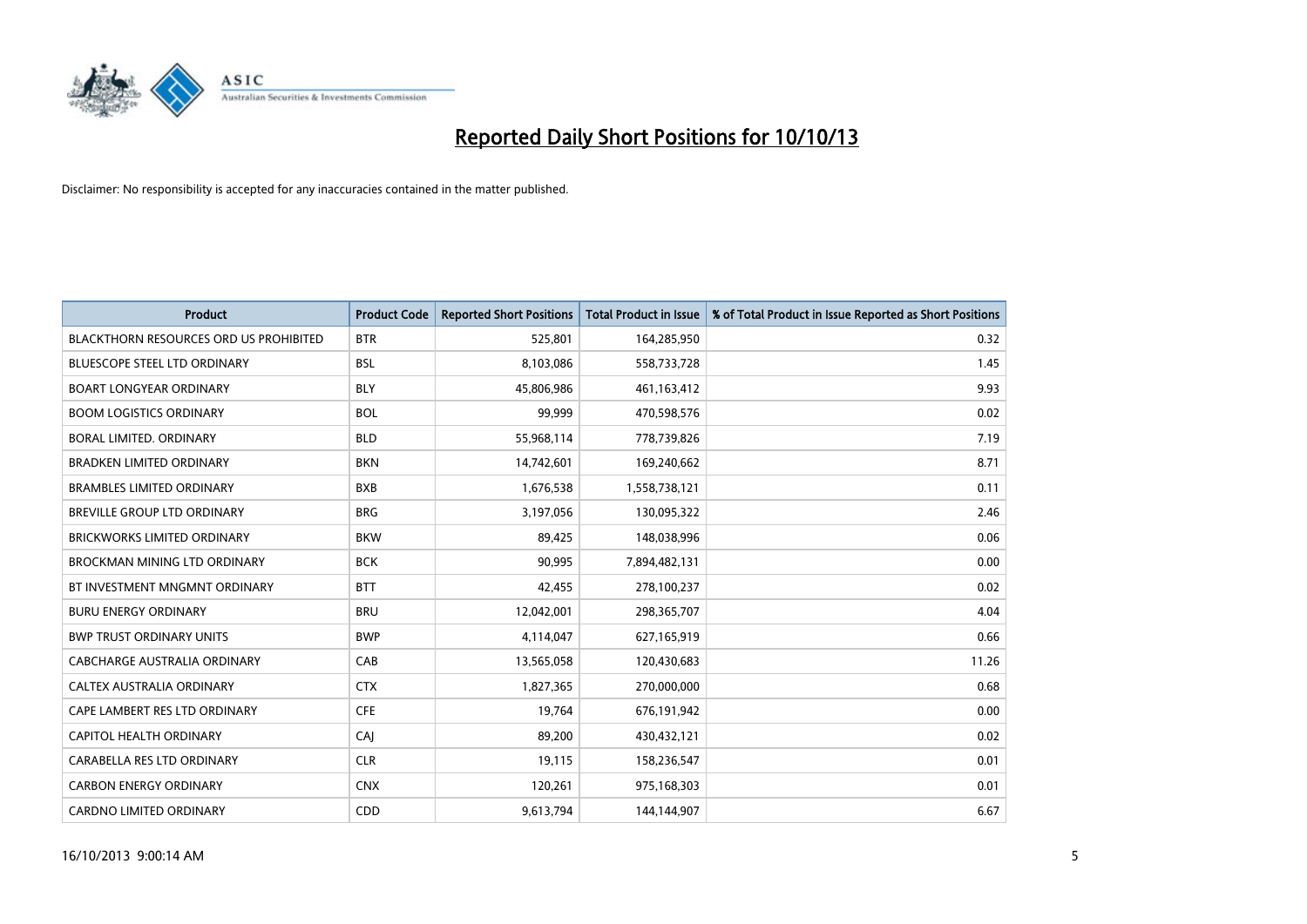

| <b>Product</b>                          | <b>Product Code</b> | <b>Reported Short Positions</b> | <b>Total Product in Issue</b> | % of Total Product in Issue Reported as Short Positions |
|-----------------------------------------|---------------------|---------------------------------|-------------------------------|---------------------------------------------------------|
| CARNARVON PETROLEUM ORDINARY            | <b>CVN</b>          | 39,246                          | 934,109,501                   | 0.00                                                    |
| CARSALES.COM LTD ORDINARY               | <b>CRZ</b>          | 2,483,980                       | 237,513,965                   | 1.05                                                    |
| <b>CASH CONVERTERS ORDINARY</b>         | CCV                 | 5,488,463                       | 425,619,099                   | 1.29                                                    |
| CEDAR WOODS PROP. ORDINARY              | <b>CWP</b>          | 210,498                         | 73,359,551                    | 0.29                                                    |
| CENTRAL PETROLEUM DEFERRED SETTLEMENT   | <b>CTPDA</b>        | 228,882                         | 309,215,769                   | 0.07                                                    |
| <b>CERAMIC FUEL CELLS ORDINARY</b>      | <b>CFU</b>          | 991,102                         | 1,591,941,620                 | 0.06                                                    |
| CFS RETAIL TRUST GRP STAPLED SECURITIES | <b>CFX</b>          | 50,847,758                      | 2,858,286,690                 | 1.78                                                    |
| CHALICE GOLD MINES ORDINARY             | <b>CHN</b>          | 50,000                          | 251,230,886                   | 0.02                                                    |
| CHALLENGER DIV.PRO. STAPLED UNITS       | <b>CDI</b>          | 53,562                          | 214,101,013                   | 0.03                                                    |
| <b>CHALLENGER LIMITED ORDINARY</b>      | <b>CGF</b>          | 1,876,545                       | 530,862,585                   | 0.35                                                    |
| CHARTER HALL GROUP STAPLED US PROHIBIT. | <b>CHC</b>          | 213,215                         | 309,068,171                   | 0.07                                                    |
| <b>CHARTER HALL RETAIL UNITS</b>        | <b>CQR</b>          | 9,211,846                       | 341,843,880                   | 2.69                                                    |
| <b>CHORUS LIMITED ORDINARY</b>          | <b>CNU</b>          | 46,783                          | 389,299,049                   | 0.01                                                    |
| CITIGOLD CORP LTD ORDINARY              | <b>CTO</b>          | 153,427                         | 1,352,907,765                 | 0.01                                                    |
| <b>CLOUGH LIMITED ORDINARY</b>          | <b>CLO</b>          | 576,056                         | 777,203,039                   | 0.07                                                    |
| COAL OF AFRICA LTD ORDINARY             | <b>CZA</b>          | 10,426                          | 1,048,368,613                 | 0.00                                                    |
| COALSPUR MINES LTD ORDINARY             | <b>CPL</b>          | 10,390,045                      | 641,394,435                   | 1.62                                                    |
| COCA-COLA AMATIL ORDINARY               | <b>CCL</b>          | 19,558,467                      | 763,590,249                   | 2.56                                                    |
| <b>COCHLEAR LIMITED ORDINARY</b>        | <b>COH</b>          | 8,604,604                       | 57,040,932                    | 15.08                                                   |
| COCKATOO COAL ORDINARY                  | <b>COK</b>          | 7,697,793                       | 886,294,158                   | 0.87                                                    |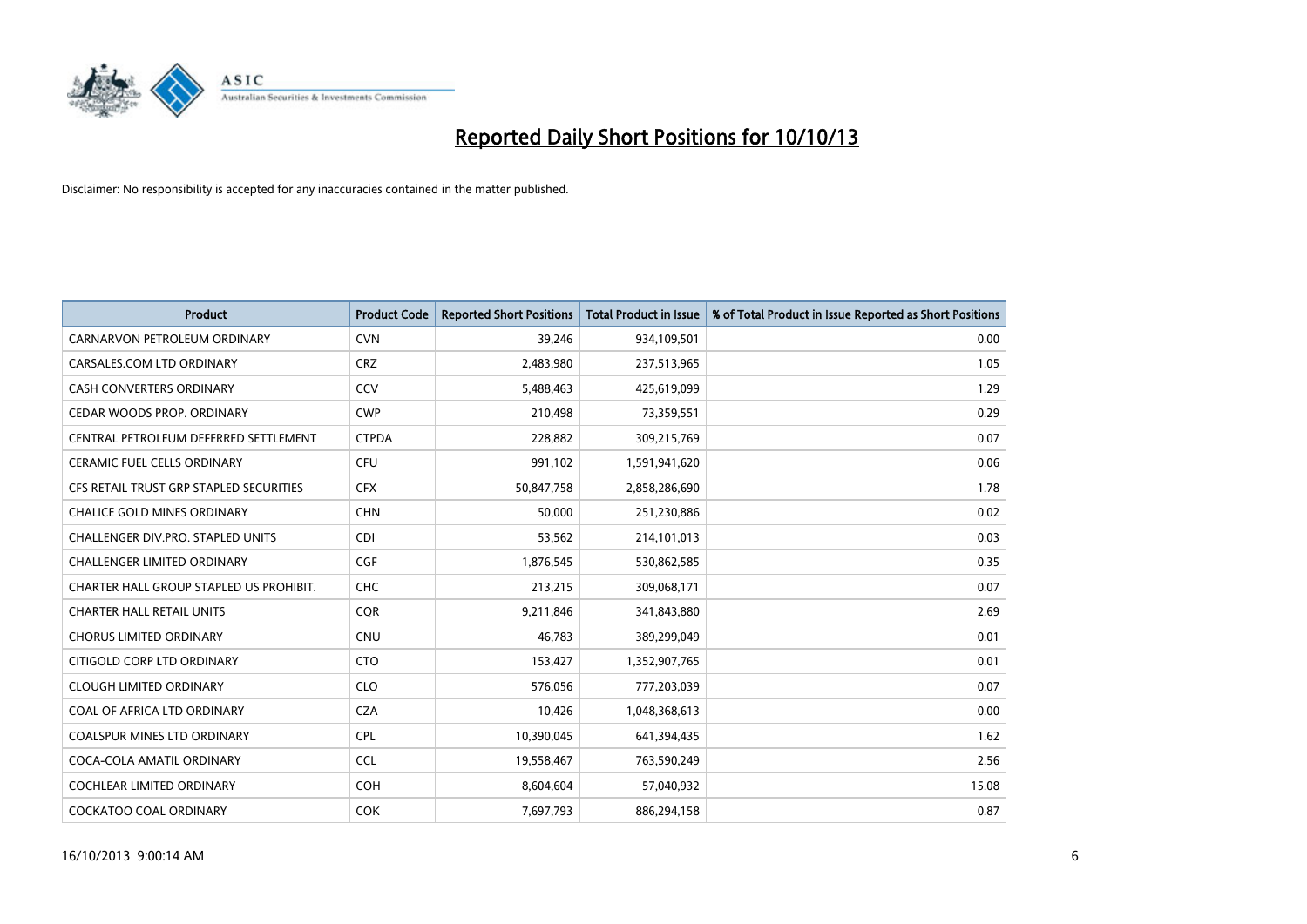

| <b>Product</b>                          | <b>Product Code</b> | <b>Reported Short Positions</b> | <b>Total Product in Issue</b> | % of Total Product in Issue Reported as Short Positions |
|-----------------------------------------|---------------------|---------------------------------|-------------------------------|---------------------------------------------------------|
| <b>CODAN LIMITED ORDINARY</b>           | <b>CDA</b>          | 1,246,728                       | 176,926,104                   | 0.70                                                    |
| COFFEY INTERNATIONAL ORDINARY           | <b>COF</b>          | 43,921                          | 255,833,165                   | 0.02                                                    |
| <b>COKAL LTD ORDINARY</b>               | <b>CKA</b>          | 296,396                         | 455,421,892                   | 0.07                                                    |
| <b>COLLECTION HOUSE ORDINARY</b>        | <b>CLH</b>          | 1,369,717                       | 128,150,198                   | 1.07                                                    |
| COMMONWEALTH BANK, ORDINARY             | <b>CBA</b>          | 5,457,338                       | 1,611,928,836                 | 0.34                                                    |
| COMMONWEALTH PROP ORDINARY UNITS        | <b>CPA</b>          | 34,295,188                      | 2,347,003,413                 | 1.46                                                    |
| <b>COMPASS RESOURCES ORDINARY</b>       | <b>CMR</b>          | 7,472                           | 1,403,744,100                 | 0.00                                                    |
| <b>COMPUTERSHARE LTD ORDINARY</b>       | <b>CPU</b>          | 12,076,479                      | 556,203,079                   | 2.17                                                    |
| COOPER ENERGY LTD ORDINARY              | <b>COE</b>          | 29,299                          | 329,099,922                   | 0.01                                                    |
| CORP TRAVEL LIMITED ORDINARY            | <b>CTD</b>          | 261,510                         | 78,246,245                    | 0.33                                                    |
| <b>CREDIT CORP GROUP ORDINARY</b>       | <b>CCP</b>          | 36,506                          | 46,131,882                    | 0.08                                                    |
| <b>CROMWELL PROP STAPLED SECURITIES</b> | <b>CMW</b>          | 13,222,990                      | 1,719,157,262                 | 0.77                                                    |
| <b>CROWE HORWATH AUS ORDINARY</b>       | <b>CRH</b>          | 2,991,208                       | 269,665,096                   | 1.11                                                    |
| <b>CROWN LIMITED ORDINARY</b>           | <b>CWN</b>          | 3,122,651                       | 728,394,185                   | 0.43                                                    |
| <b>CSG LIMITED ORDINARY</b>             | CSV                 | 344,355                         | 278,973,075                   | 0.12                                                    |
| <b>CSL LIMITED ORDINARY</b>             | <b>CSL</b>          | 324,244                         | 487, 165, 144                 | 0.07                                                    |
| <b>CSR LIMITED ORDINARY</b>             | <b>CSR</b>          | 33,874,718                      | 506,000,315                   | 6.69                                                    |
| <b>CUDECO LIMITED ORDINARY</b>          | <b>CDU</b>          | 9,097,643                       | 205,017,174                   | 4.44                                                    |
| DART ENERGY LTD ORDINARY                | <b>DTE</b>          | 6,607,589                       | 1,108,251,519                 | 0.60                                                    |
| DATA#3 LIMITED ORDINARY                 | <b>DTL</b>          | 58,853                          | 153,974,950                   | 0.04                                                    |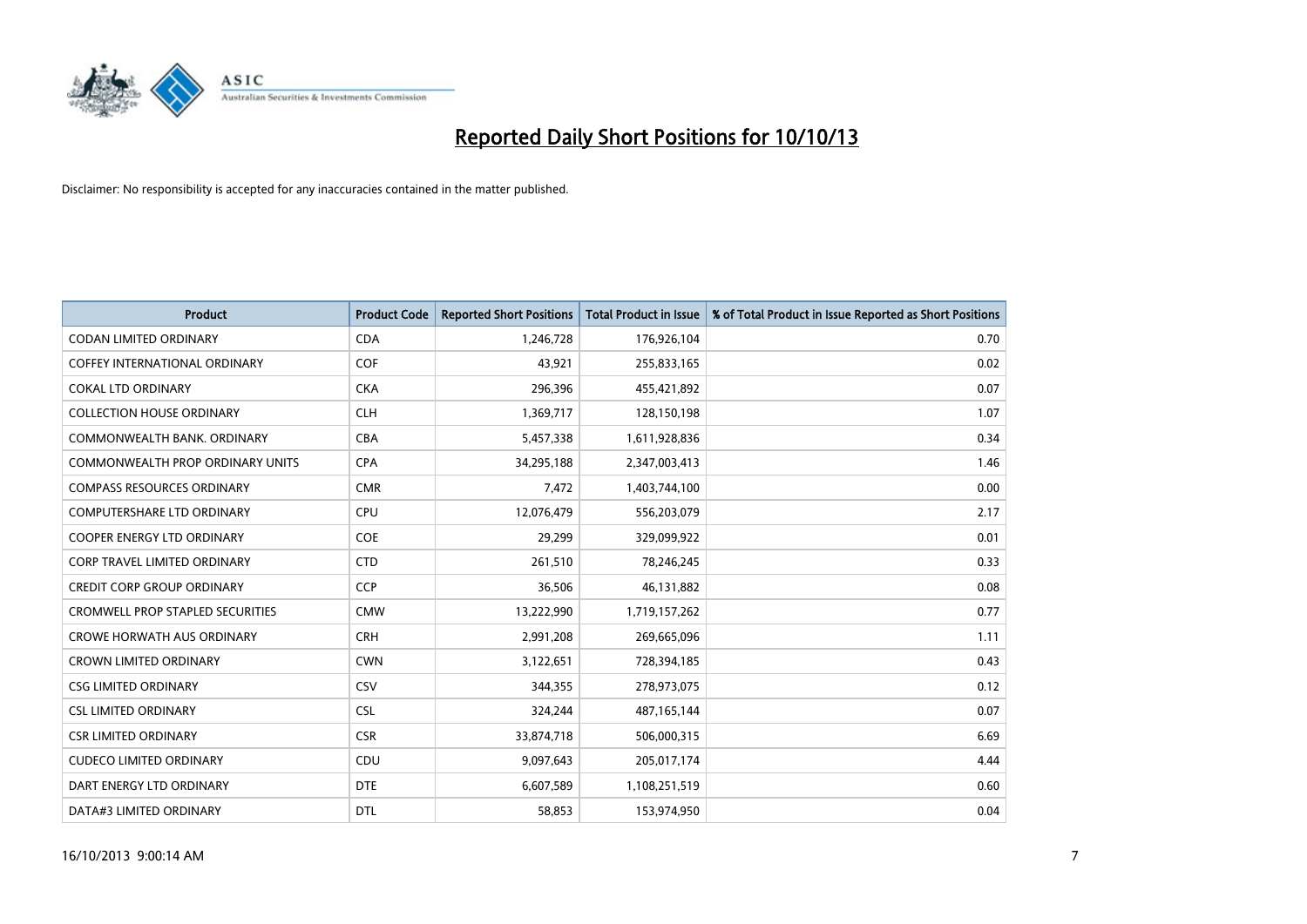

| <b>Product</b>                       | <b>Product Code</b> | <b>Reported Short Positions</b> | <b>Total Product in Issue</b> | % of Total Product in Issue Reported as Short Positions |
|--------------------------------------|---------------------|---------------------------------|-------------------------------|---------------------------------------------------------|
| DAVID JONES LIMITED ORDINARY         | <b>DJS</b>          | 62,090,697                      | 535,002,401                   | 11.61                                                   |
| <b>DECMIL GROUP LIMITED ORDINARY</b> | <b>DCG</b>          | 3,788,434                       | 168,657,794                   | 2.25                                                    |
| DEEP YELLOW LIMITED ORDINARY         | <b>DYL</b>          | 100,002                         | 1,562,794,247                 | 0.01                                                    |
| DEXUS PROPERTY GROUP STAPLED UNITS   | <b>DXS</b>          | 16,256,989                      | 4,628,228,426                 | 0.35                                                    |
| DISCOVERY METALS LTD ORDINARY        | <b>DML</b>          | 7,246,699                       | 560,034,418                   | 1.29                                                    |
| DOMINO PIZZA ENTERPR ORDINARY        | <b>DMP</b>          | 359,212                         | 85,855,713                    | 0.42                                                    |
| DONACO INTERNATIONAL ORDINARY        | <b>DNA</b>          | 37,961                          | 371,719,896                   | 0.01                                                    |
| DOWNER EDI LIMITED ORDINARY          | <b>DOW</b>          | 11,448,950                      | 434,734,970                   | 2.63                                                    |
| DRILLSEARCH ENERGY ORDINARY          | <b>DLS</b>          | 13,994,245                      | 429,665,895                   | 3.26                                                    |
| DUET GROUP STAPLED US PROHIBIT.      | <b>DUE</b>          | 10,226,185                      | 1,237,195,531                 | 0.83                                                    |
| <b>DULUXGROUP LIMITED ORDINARY</b>   | <b>DLX</b>          | 2,070,443                       | 377,019,430                   | 0.55                                                    |
| DWS LTD ORDINARY                     | <b>DWS</b>          | 462,598                         | 132,362,763                   | 0.35                                                    |
| DYESOL LIMITED ORDINARY              | <b>DYE</b>          | 27,435                          | 221,361,987                   | 0.01                                                    |
| ECHO ENTERTAINMENT ORDINARY          | <b>EGP</b>          | 5,809,163                       | 825,672,730                   | 0.70                                                    |
| <b>ELDERS LIMITED ORDINARY</b>       | <b>ELD</b>          | 20,091,311                      | 455,013,329                   | 4.42                                                    |
| ELEMENTAL MINERALS ORDINARY          | <b>ELM</b>          | 2,959                           | 303,263,391                   | 0.00                                                    |
| ELEMENTOS LIMITED ORDINARY           | ELT                 | 16                              | 188,638,746                   | 0.00                                                    |
| <b>EMECO HOLDINGS ORDINARY</b>       | EHL                 | 11,797,033                      | 599,675,707                   | 1.97                                                    |
| <b>ENDEAVOUR MIN CORP CDI 1:1</b>    | <b>EVR</b>          | 403,068                         | 93,408,541                    | 0.43                                                    |
| ENERGY DEVELOPMENTS ORDINARY         | <b>ENE</b>          | 355                             | 162,829,887                   | 0.00                                                    |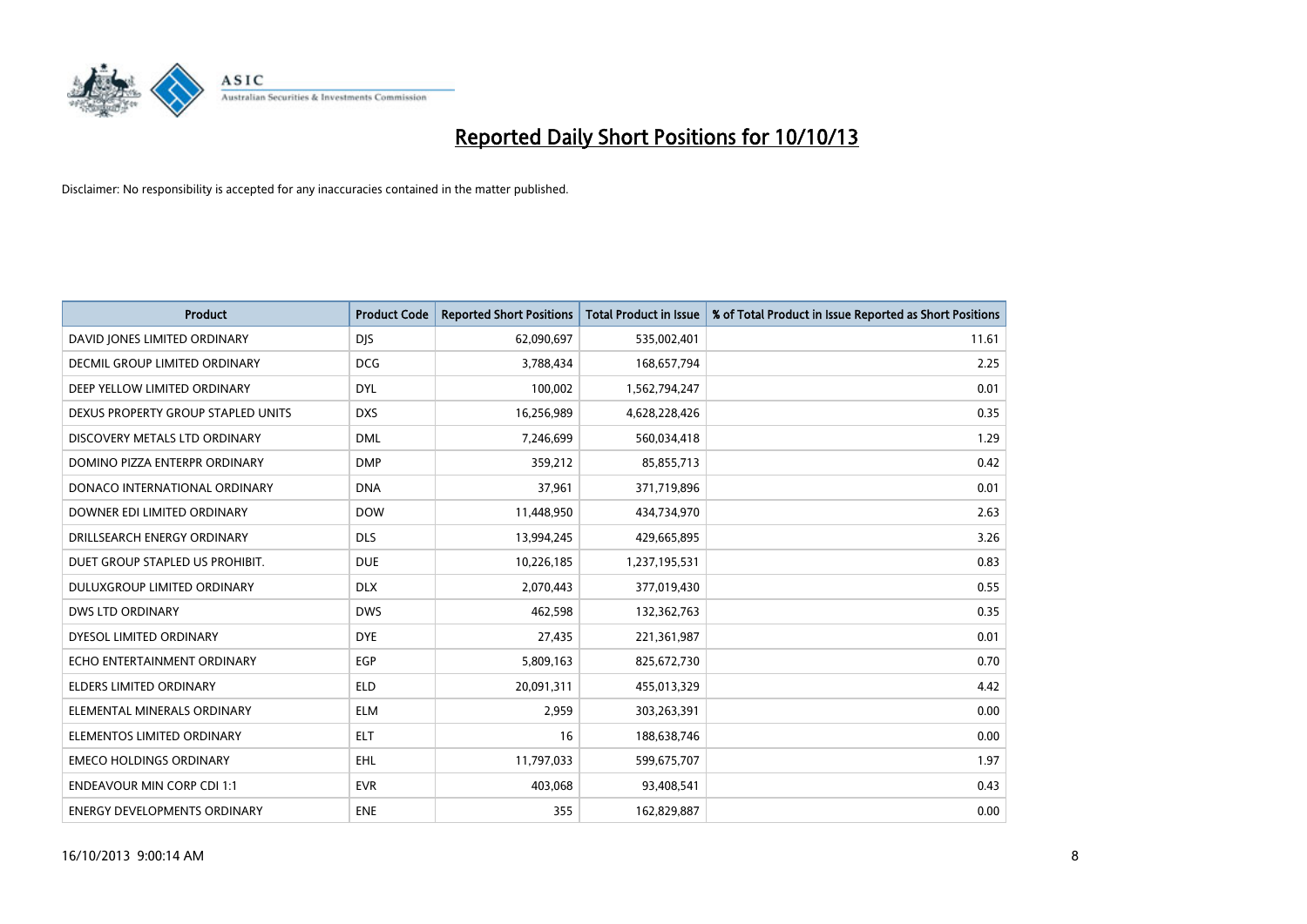

| <b>Product</b>                         | <b>Product Code</b> | <b>Reported Short Positions</b> | <b>Total Product in Issue</b> | % of Total Product in Issue Reported as Short Positions |
|----------------------------------------|---------------------|---------------------------------|-------------------------------|---------------------------------------------------------|
| <b>ENERGY RESOURCES ORDINARY 'A'</b>   | ERA                 | 9,177,089                       | 517,725,062                   | 1.77                                                    |
| <b>ENERGY WORLD CORPOR, ORDINARY</b>   | <b>EWC</b>          | 31,628,239                      | 1,734,166,672                 | 1.82                                                    |
| <b>ENVESTRA LIMITED ORDINARY</b>       | <b>ENV</b>          | 4,001,465                       | 1,796,808,474                 | 0.22                                                    |
| EQUATORIAL RES LTD ORDINARY            | EQX                 | 8                               | 121,885,353                   | 0.00                                                    |
| ERM POWER LIMITED ORDINARY             | EPW                 | 86.647                          | 208,116,807                   | 0.04                                                    |
| ESERVGLOBAL LIMITED ORDINARY           | ESV                 | 7,726,177                       | 249,045,997                   | 3.10                                                    |
| EVOLUTION MINING LTD ORDINARY          | <b>EVN</b>          | 19,793,972                      | 708,652,367                   | 2.79                                                    |
| FAIRFAX MEDIA LTD ORDINARY             | <b>FXI</b>          | 257,349,719                     | 2,351,955,725                 | 10.94                                                   |
| <b>FAR LTD ORDINARY</b>                | <b>FAR</b>          | 25,147,784                      | 2,499,846,742                 | 1.01                                                    |
| FEDERATION CNTRES ORD/UNIT STAPLED SEC | <b>FDC</b>          | 3,933,720                       | 1,427,641,565                 | 0.28                                                    |
| FINBAR GROUP LIMITED ORDINARY          | <b>FRI</b>          | 29,156                          | 220,847,184                   | 0.01                                                    |
| FISHER & PAYKEL H. ORDINARY            | FPH                 | 231,002                         | 546,834,998                   | 0.04                                                    |
| FKP PROPERTY GROUP STAPLED SECURITIES  | <b>FKP</b>          | 9,897,300                       | 321,578,705                   | 3.08                                                    |
| FLEETWOOD CORP ORDINARY                | <b>FWD</b>          | 2,808,830                       | 60,522,619                    | 4.64                                                    |
| FLETCHER BUILDING ORDINARY             | <b>FBU</b>          | 4,312,606                       | 686,096,427                   | 0.63                                                    |
| FLEXIGROUP LIMITED ORDINARY            | <b>FXL</b>          | 227,565                         | 303,385,394                   | 0.08                                                    |
| <b>FLIGHT CENTRE ORDINARY</b>          | <b>FLT</b>          | 3,057,502                       | 100,527,011                   | 3.04                                                    |
| FLINDERS MINES LTD ORDINARY            | <b>FMS</b>          | 2,965,098                       | 1,824,843,676                 | 0.16                                                    |
| <b>FOCUS MINERALS LTD ORDINARY</b>     | <b>FML</b>          | 30,614,022                      | 9,137,375,877                 | 0.34                                                    |
| FONTERRA SHARE FUND ORDINARY UNITS     | <b>FSF</b>          | 34.859                          | 106,151,733                   | 0.03                                                    |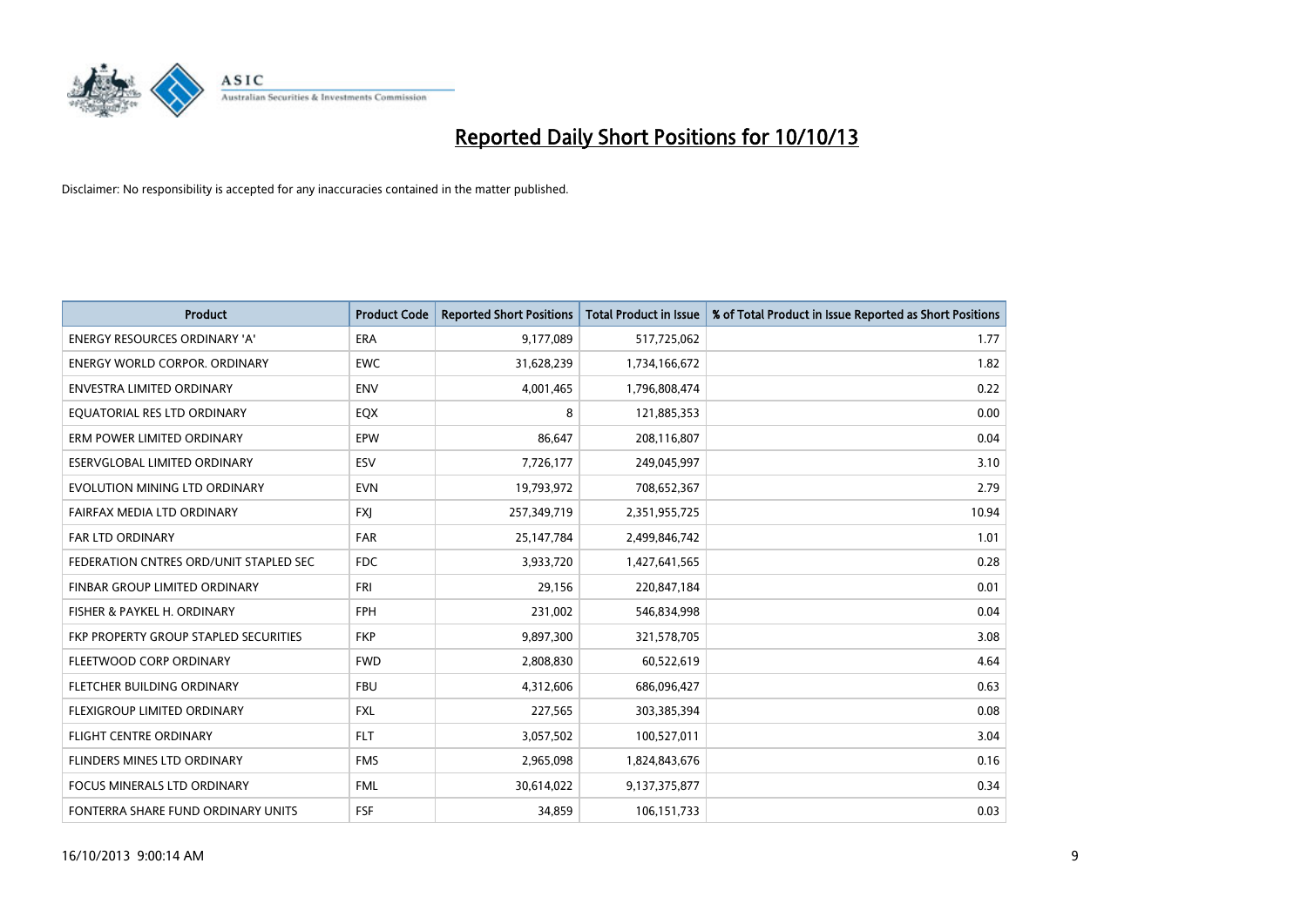

| <b>Product</b>                                   | <b>Product Code</b> | <b>Reported Short Positions</b> | <b>Total Product in Issue</b> | % of Total Product in Issue Reported as Short Positions |
|--------------------------------------------------|---------------------|---------------------------------|-------------------------------|---------------------------------------------------------|
| <b>FORGE GROUP LIMITED ORDINARY</b>              | FGE                 | 1,452,978                       | 86,169,014                    | 1.69                                                    |
| FORTESCUE METALS GRP ORDINARY                    | <b>FMG</b>          | 189,027,651                     | 3,113,798,151                 | 6.07                                                    |
| FREEDOM FOOD LTD ORDINARY                        | <b>FNP</b>          | 14,885                          | 143,941,812                   | 0.01                                                    |
| <b>G.U.D. HOLDINGS ORDINARY</b>                  | GUD                 | 6,414,750                       | 71,341,319                    | 8.99                                                    |
| <b>G8 EDUCATION LIMITED ORDINARY</b>             | <b>GEM</b>          | 1,523,447                       | 273,390,260                   | 0.56                                                    |
| <b>GALAXY RESOURCES ORDINARY</b>                 | GXY                 | 12,702,043                      | 1,007,458,771                 | 1.26                                                    |
| <b>GBST HOLDINGS ORDINARY</b>                    | GBT                 | 7,464                           | 66,561,725                    | 0.01                                                    |
| <b>GENETIC TECHNOLOGIES ORDINARY</b>             | GTG                 | 182,610                         | 517,138,486                   | 0.04                                                    |
| <b>GEODYNAMICS LIMITED ORDINARY</b>              | GDY                 | 850                             | 406,452,608                   | 0.00                                                    |
| GI DYNAMICS, INC CDI US PROHIBITED               | GID                 | 15,742                          | 389,977,755                   | 0.00                                                    |
| <b>GINDALBIE METALS LTD ORDINARY</b>             | <b>GBG</b>          | 54,050,043                      | 1,493,054,193                 | 3.62                                                    |
| <b>GOODMAN FIELDER. ORDINARY</b>                 | <b>GFF</b>          | 33,197,796                      | 1,955,559,207                 | 1.70                                                    |
| <b>GOODMAN GROUP STAPLED</b>                     | <b>GMG</b>          | 6,953,480                       | 1,718,742,809                 | 0.40                                                    |
| <b>GPT GROUP STAPLED SEC.</b>                    | <b>GPT</b>          | 7,297,344                       | 1,694,888,638                 | 0.43                                                    |
| <b>GRAINCORP LIMITED A CLASS ORDINARY</b>        | <b>GNC</b>          | 34,943                          | 228,855,628                   | 0.02                                                    |
| <b>GRANGE RESOURCES. ORDINARY</b>                | GRR                 | 5,852,008                       | 1,156,492,195                 | 0.51                                                    |
| <b>GREENLAND MIN EN LTD ORDINARY</b>             | GGG                 | 5,529,743                       | 573,617,440                   | 0.96                                                    |
| <b>GROWTHPOINT PROPERTY ORD/UNIT STAPLED SEC</b> | GOZ                 | 107,375                         | 414,410,218                   | 0.03                                                    |
| <b>GRYPHON MINERALS LTD ORDINARY</b>             | GRY                 | 7,482,469                       | 400,691,164                   | 1.87                                                    |
| <b>GUILDFORD COAL LTD ORDINARY</b>               | <b>GUF</b>          | 312,215                         | 635,046,899                   | 0.05                                                    |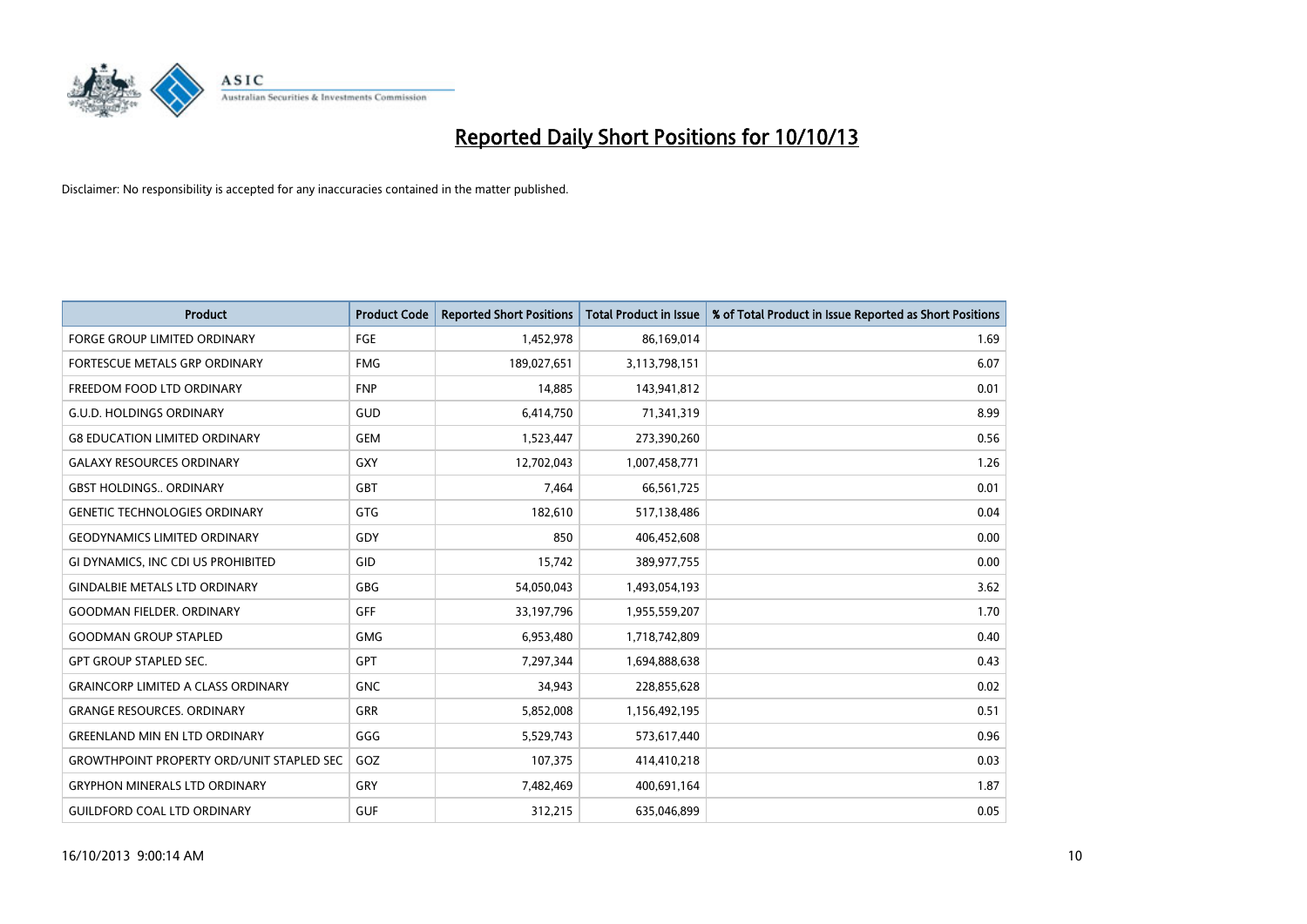

| <b>Product</b>                           | <b>Product Code</b> | <b>Reported Short Positions</b> | <b>Total Product in Issue</b> | % of Total Product in Issue Reported as Short Positions |
|------------------------------------------|---------------------|---------------------------------|-------------------------------|---------------------------------------------------------|
| <b>GWA GROUP LTD ORDINARY</b>            | <b>GWA</b>          | 14,959,065                      | 306,533,770                   | 4.88                                                    |
| HARVEY NORMAN ORDINARY                   | <b>HVN</b>          | 61,926,503                      | 1,062,316,784                 | 5.83                                                    |
| <b>HENDERSON GROUP CDI 1:1</b>           | <b>HGG</b>          | 1,405,501                       | 737,836,207                   | 0.19                                                    |
| HFA HOLDINGS LIMITED ORDINARY            | <b>HFA</b>          | 3,863                           | 118,738,157                   | 0.00                                                    |
| <b>HIGHLANDS PACIFIC ORDINARY</b>        | <b>HIG</b>          | 500,001                         | 789,344,774                   | 0.06                                                    |
| HILLGROVE RES LTD ORDINARY               | <b>HGO</b>          | 168,564                         | 1,178,460,221                 | 0.01                                                    |
| HILLS HOLDINGS LTD ORDINARY              | <b>HIL</b>          | 59,111                          | 243,740,241                   | 0.02                                                    |
| HORIZON OIL LIMITED ORDINARY             | <b>HZN</b>          | 74,795,172                      | 1,301,147,932                 | 5.75                                                    |
| HOT CHILI LTD ORDINARY                   | <b>HCH</b>          | 10.000                          | 333,854,386                   | 0.00                                                    |
| <b>ICAR ASIA LTD ORDINARY</b>            | ICQ                 | 18,469                          | 113,074,959                   | 0.02                                                    |
| ICON ENERGY LIMITED ORDINARY             | <b>ICN</b>          | 34,647                          | 535,455,958                   | 0.01                                                    |
| <b>IINET LIMITED ORDINARY</b>            | <b>IIN</b>          | 1,531,518                       | 161,238,847                   | 0.95                                                    |
| ILUKA RESOURCES ORDINARY                 | ILU                 | 39,568,841                      | 418,700,517                   | 9.45                                                    |
| <b>IMDEX LIMITED ORDINARY</b>            | <b>IMD</b>          | 4,323,154                       | 210,473,188                   | 2.05                                                    |
| IMF (AUSTRALIA) LTD ORDINARY             | IMF                 | 2,515,313                       | 123,203,426                   | 2.04                                                    |
| <b>INCITEC PIVOT ORDINARY</b>            | IPL                 | 28,141,768                      | 1,628,730,107                 | 1.73                                                    |
| INDEPENDENCE GROUP ORDINARY              | <b>IGO</b>          | 3,894,324                       | 233,323,905                   | 1.67                                                    |
| INDOPHIL RESOURCES ORDINARY              | <b>IRN</b>          | 260,429                         | 1,203,146,194                 | 0.02                                                    |
| <b>INFIGEN ENERGY STAPLED SECURITIES</b> | IFN                 | 4,001,803                       | 764,993,434                   | 0.52                                                    |
| <b>INFOMEDIA LTD ORDINARY</b>            | IFM                 | 400,257                         | 304,953,155                   | 0.13                                                    |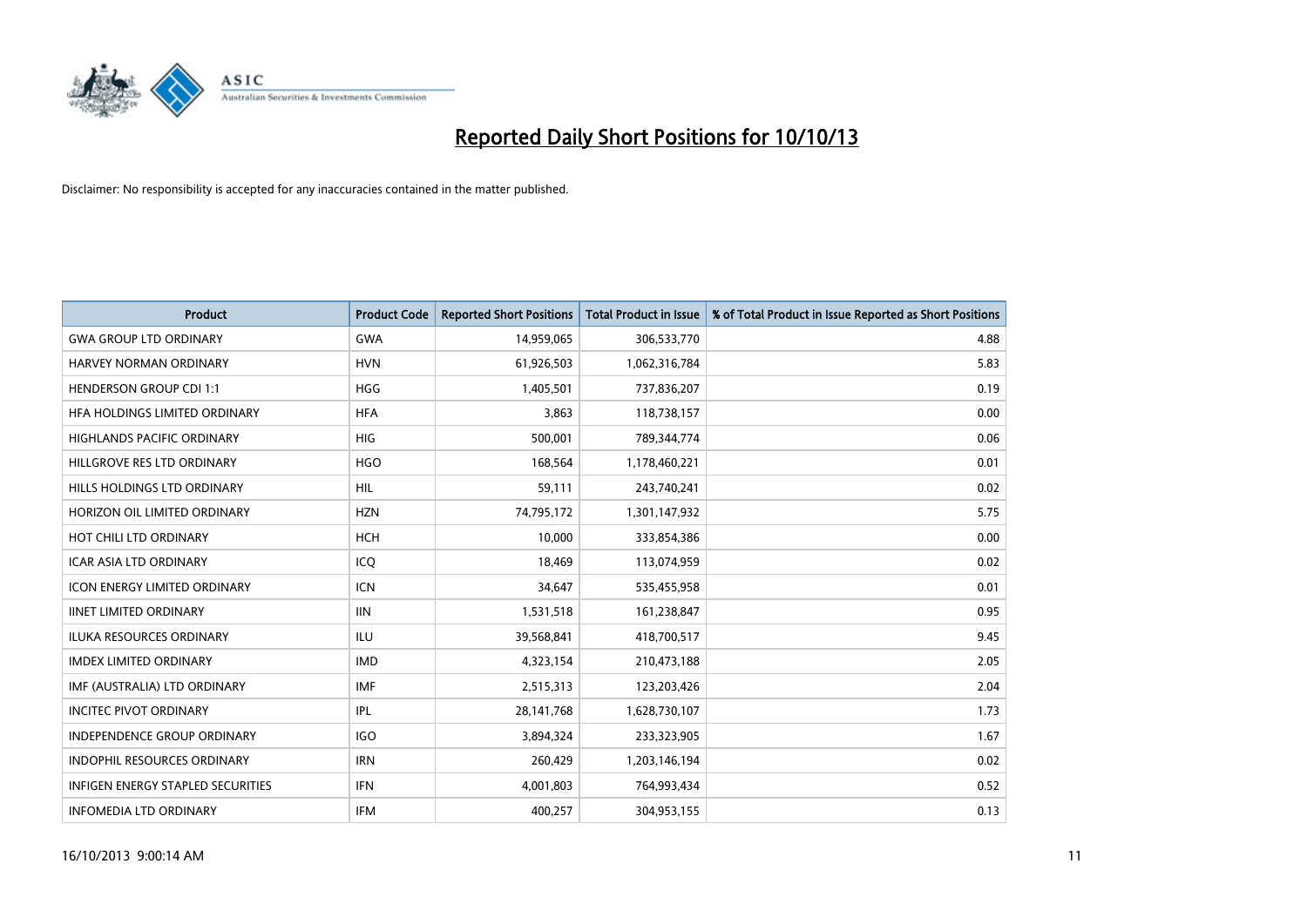

| <b>Product</b>                                  | <b>Product Code</b> | <b>Reported Short Positions</b> | <b>Total Product in Issue</b> | % of Total Product in Issue Reported as Short Positions |
|-------------------------------------------------|---------------------|---------------------------------|-------------------------------|---------------------------------------------------------|
| <b>INGENIA GROUP STAPLED SECURITIES</b>         | <b>INA</b>          | 2,013,216                       | 507,179,194                   | 0.40                                                    |
| INOVA RESOURCES LTD ORDINARY                    | <b>IVA</b>          | 75,258                          | 729,665,661                   | 0.01                                                    |
| <b>INSURANCE AUSTRALIA ORDINARY</b>             | IAG                 | 6,606,319                       | 2,079,034,021                 | 0.32                                                    |
| <b>INTREPID MINES ORDINARY</b>                  | <b>IAU</b>          | 20,020,697                      | 556,194,977                   | 3.60                                                    |
| <b>INVESTA OFFICE FUND STAPLED SECURITIES</b>   | <b>IOF</b>          | 886,438                         | 614,047,458                   | 0.14                                                    |
| <b>INVOCARE LIMITED ORDINARY</b>                | <b>IVC</b>          | 7,290,962                       | 110,030,298                   | 6.63                                                    |
| <b>IOOF HOLDINGS LTD ORDINARY</b>               | IFL                 | 1,892,918                       | 232,118,034                   | 0.82                                                    |
| <b>IPROPERTY GROUP LTD ORDINARY</b>             | <b>IPP</b>          | 58,063                          | 181,398,426                   | 0.03                                                    |
| <b>IRESS LIMITED ORDINARY</b>                   | <b>IRE</b>          | 434,545                         | 158,585,126                   | 0.27                                                    |
| <b>IRON ORE HOLDINGS ORDINARY</b>               | <b>IOH</b>          | 26,197                          | 161,174,005                   | 0.02                                                    |
| <b>ISELECT LTD ORDINARY</b>                     | <b>ISU</b>          | 1,592,925                       | 259,964,894                   | 0.61                                                    |
| <b>JAMES HARDIE INDUST CHESS DEPOSITARY INT</b> | <b>IHX</b>          | 8,074,548                       | 442,685,722                   | 1.82                                                    |
| <b>JB HI-FI LIMITED ORDINARY</b>                | <b>IBH</b>          | 8,929,570                       | 99,917,963                    | 8.94                                                    |
| <b>JUPITER MINES ORDINARY</b>                   | <b>IMS</b>          | 9,874                           | 2,281,835,383                 | 0.00                                                    |
| <b>KAGARA LTD ORDINARY</b>                      | KZL                 | 3,385,466                       | 798,953,117                   | 0.42                                                    |
| KAROON GAS AUSTRALIA ORDINARY                   | <b>KAR</b>          | 1,115,257                       | 255,841,581                   | 0.44                                                    |
| KATHMANDU HOLD LTD ORDINARY                     | <b>KMD</b>          | 23,308                          | 200,215,894                   | 0.01                                                    |
| <b>KBL MINING LIMITED ORDINARY</b>              | <b>KBL</b>          | 1,820                           | 393,535,629                   | 0.00                                                    |
| KINGSGATE CONSOLID. ORDINARY                    | <b>KCN</b>          | 14,810,519                      | 152,284,777                   | 9.73                                                    |
| KINGSROSE MINING LTD ORDINARY                   | <b>KRM</b>          | 500,590                         | 335,753,851                   | 0.15                                                    |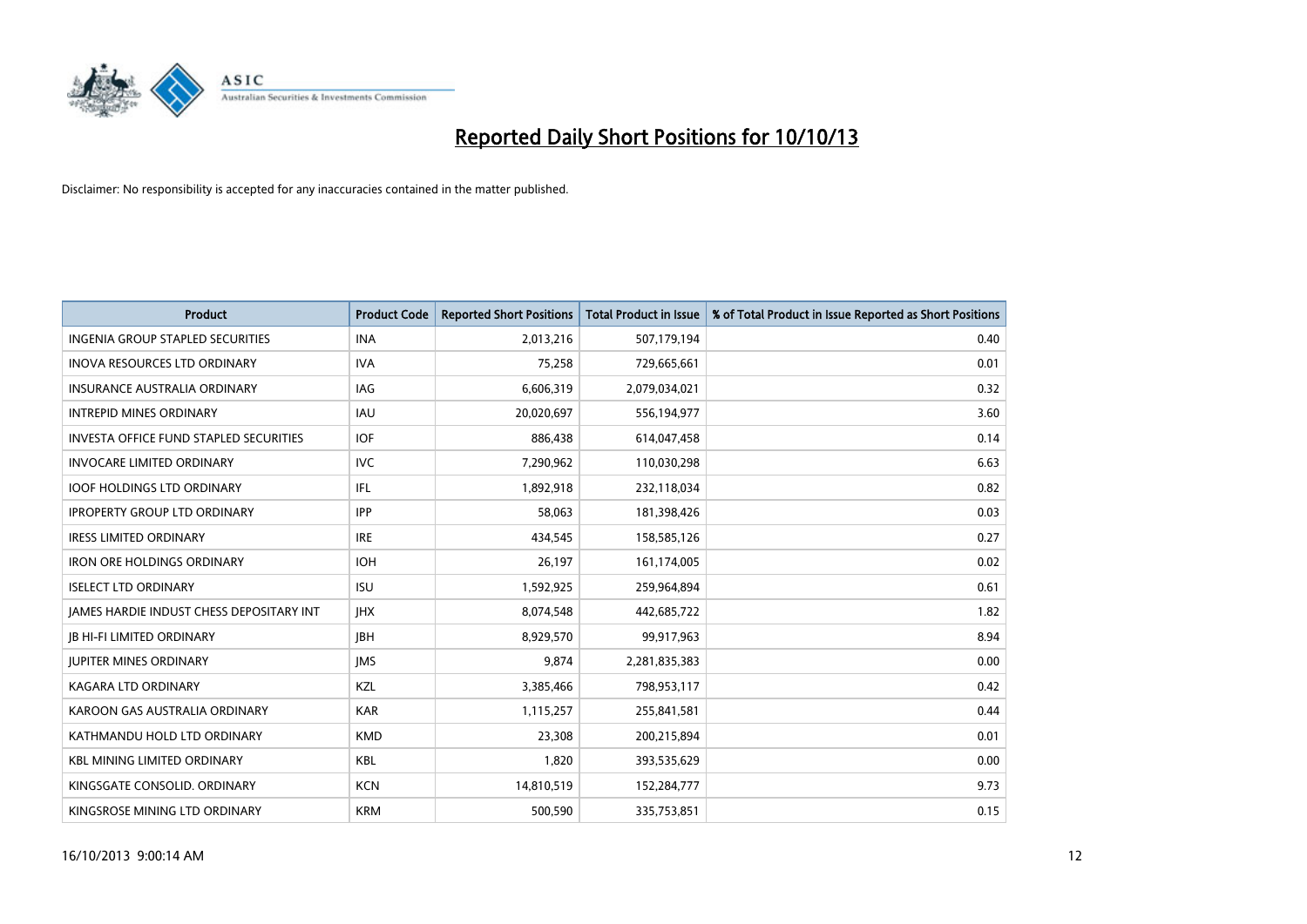

| <b>Product</b>                        | <b>Product Code</b> | <b>Reported Short Positions</b> | <b>Total Product in Issue</b> | % of Total Product in Issue Reported as Short Positions |
|---------------------------------------|---------------------|---------------------------------|-------------------------------|---------------------------------------------------------|
| LEIGHTON HOLDINGS ORDINARY            | LEI                 | 20,728,553                      | 337,235,188                   | 6.15                                                    |
| LEND LEASE GROUP UNIT/ORD STAPLED     | LLC                 | 2,112,939                       | 576,712,337                   | 0.37                                                    |
| LINC ENERGY LTD ORDINARY              | <b>LNC</b>          | 17,255,487                      | 518,687,562                   | 3.33                                                    |
| LYCOPODIUM LIMITED ORDINARY           | <b>LYL</b>          | 90                              | 38,955,103                    | 0.00                                                    |
| <b>LYNAS CORPORATION ORDINARY</b>     | <b>LYC</b>          | 191,711,444                     | 1,961,060,594                 | 9.78                                                    |
| M2 TELECOMMUNICATION ORDINARY         | <b>MTU</b>          | 7,424,786                       | 178,573,822                   | 4.16                                                    |
| MACA LIMITED ORDINARY                 | <b>MLD</b>          | 4,739                           | 172,500,000                   | 0.00                                                    |
| MACMAHON HOLDINGS ORDINARY            | <b>MAH</b>          | 1,489,929                       | 1,261,699,966                 | 0.12                                                    |
| MACO ATLAS ROADS GRP ORDINARY STAPLED | <b>MOA</b>          | 17,098,305                      | 487,230,540                   | 3.51                                                    |
| MACQUARIE GROUP LTD ORDINARY          | MQG                 | 1,887,886                       | 339,888,036                   | 0.56                                                    |
| MACQUARIE TELECOM GP ORDINARY         | <b>MAQ</b>          | 3,623                           | 20,967,121                    | 0.02                                                    |
| MAGELLAN FIN GRP LTD ORDINARY         | <b>MFG</b>          | 542,963                         | 153,634,797                   | 0.35                                                    |
| <b>MATRIX C &amp; E LTD ORDINARY</b>  | <b>MCE</b>          | 2,920,227                       | 94,555,428                    | 3.09                                                    |
| <b>MAVERICK DRILLING ORDINARY</b>     | <b>MAD</b>          | 11,585,730                      | 452,726,751                   | 2.56                                                    |
| <b>MAXITRANS INDUSTRIES ORDINARY</b>  | <b>MXI</b>          | 294,179                         | 183,993,392                   | 0.16                                                    |
| MAYNE PHARMA LTD ORDINARY             | <b>MYX</b>          | 2,337,686                       | 563,459,968                   | 0.41                                                    |
| MCMILLAN SHAKESPEARE ORDINARY         | <b>MMS</b>          | 596,608                         | 74,523,965                    | 0.80                                                    |
| MEDUSA MINING LTD ORDINARY            | <b>MML</b>          | 2,737,659                       | 188,903,911                   | 1.45                                                    |
| MEO AUSTRALIA LTD ORDINARY            | <b>MEO</b>          | 10,845                          | 627,264,587                   | 0.00                                                    |
| <b>MERMAID MARINE ORDINARY</b>        | <b>MRM</b>          | 706,445                         | 232,652,241                   | 0.30                                                    |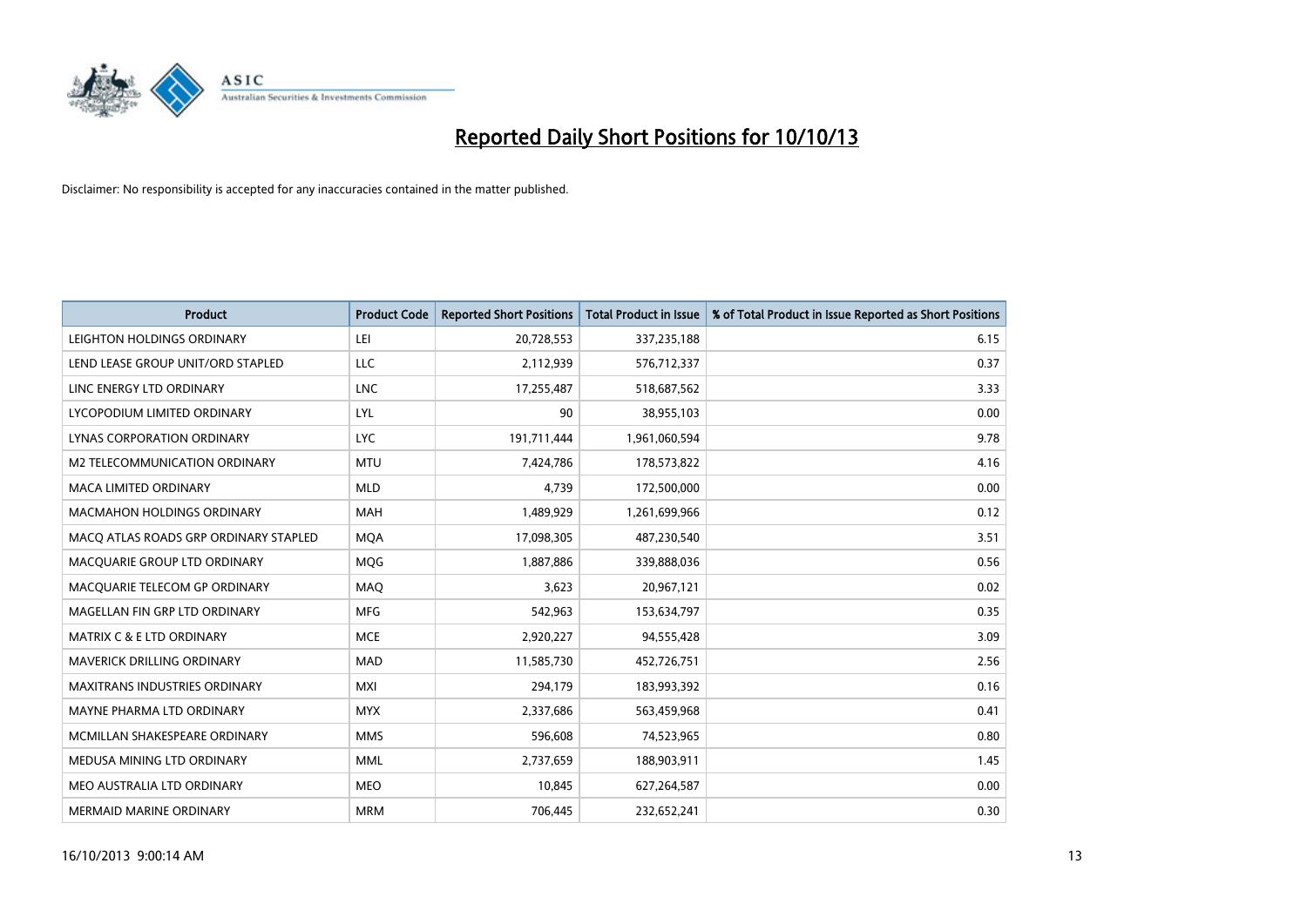

| <b>Product</b>                  | <b>Product Code</b> | <b>Reported Short Positions</b> | <b>Total Product in Issue</b> | % of Total Product in Issue Reported as Short Positions |
|---------------------------------|---------------------|---------------------------------|-------------------------------|---------------------------------------------------------|
| MESOBLAST LIMITED ORDINARY      | <b>MSB</b>          | 17,905,091                      | 317,350,901                   | 5.64                                                    |
| METALS X LIMITED ORDINARY       | <b>MLX</b>          | 77,960                          | 1,652,636,110                 | 0.00                                                    |
| METCASH LIMITED ORDINARY        | <b>MTS</b>          | 88,476,171                      | 880,704,786                   | 10.05                                                   |
| METMINCO LIMITED ORDINARY       | <b>MNC</b>          | 645,635                         | 1,749,543,023                 | 0.04                                                    |
| MICLYN EXP OFFSHR ORDINARY      | <b>MIO</b>          | 127,778                         | 281,754,775                   | 0.05                                                    |
| MIGHTY RIVER POWER ORDINARY     | <b>MYT</b>          | 4,099                           | 1,400,000,094                 | 0.00                                                    |
| MILTON CORPORATION ORDINARY     | <b>MLT</b>          | 5,932                           | 125,471,551                   | 0.00                                                    |
| MINCOR RESOURCES NL ORDINARY    | <b>MCR</b>          | 2,446,276                       | 188,208,274                   | 1.30                                                    |
| MINERAL DEPOSITS ORDINARY       | <b>MDL</b>          | 2,586,151                       | 83,538,786                    | 3.10                                                    |
| MINERAL RESOURCES, ORDINARY     | <b>MIN</b>          | 3,249,527                       | 185,987,992                   | 1.75                                                    |
| MIRABELA NICKEL LTD ORDINARY    | <b>MBN</b>          | 34,327,936                      | 876,801,147                   | 3.92                                                    |
| MIRVAC GROUP STAPLED SECURITIES | <b>MGR</b>          | 4,815,877                       | 3,664,938,678                 | 0.13                                                    |
| MOBILE EMBRACE LTD ORDINARY     | <b>MBE</b>          | 3,500                           | 307,877,790                   | 0.00                                                    |
| MOLOPO ENERGY LTD ORDINARY      | <b>MPO</b>          | 163,562                         | 246,724,091                   | 0.07                                                    |
| MONADELPHOUS GROUP ORDINARY     | <b>MND</b>          | 12,625,657                      | 92,308,047                    | 13.68                                                   |
| MORTGAGE CHOICE LTD ORDINARY    | MOC                 | 230,073                         | 123,431,282                   | 0.19                                                    |
| MOUNT GIBSON IRON ORDINARY      | <b>MGX</b>          | 11,868,731                      | 1,090,584,232                 | 1.09                                                    |
| MULTIPLEX SITES SITES           | <b>MXUPA</b>        | 1,277                           | 4,500,000                     | 0.03                                                    |
| MURCHISON METALS LTD ORDINARY   | <b>MMX</b>          | 246,060                         | 450,497,346                   | 0.05                                                    |
| MYER HOLDINGS LTD ORDINARY      | <b>MYR</b>          | 85,285,099                      | 583,894,551                   | 14.61                                                   |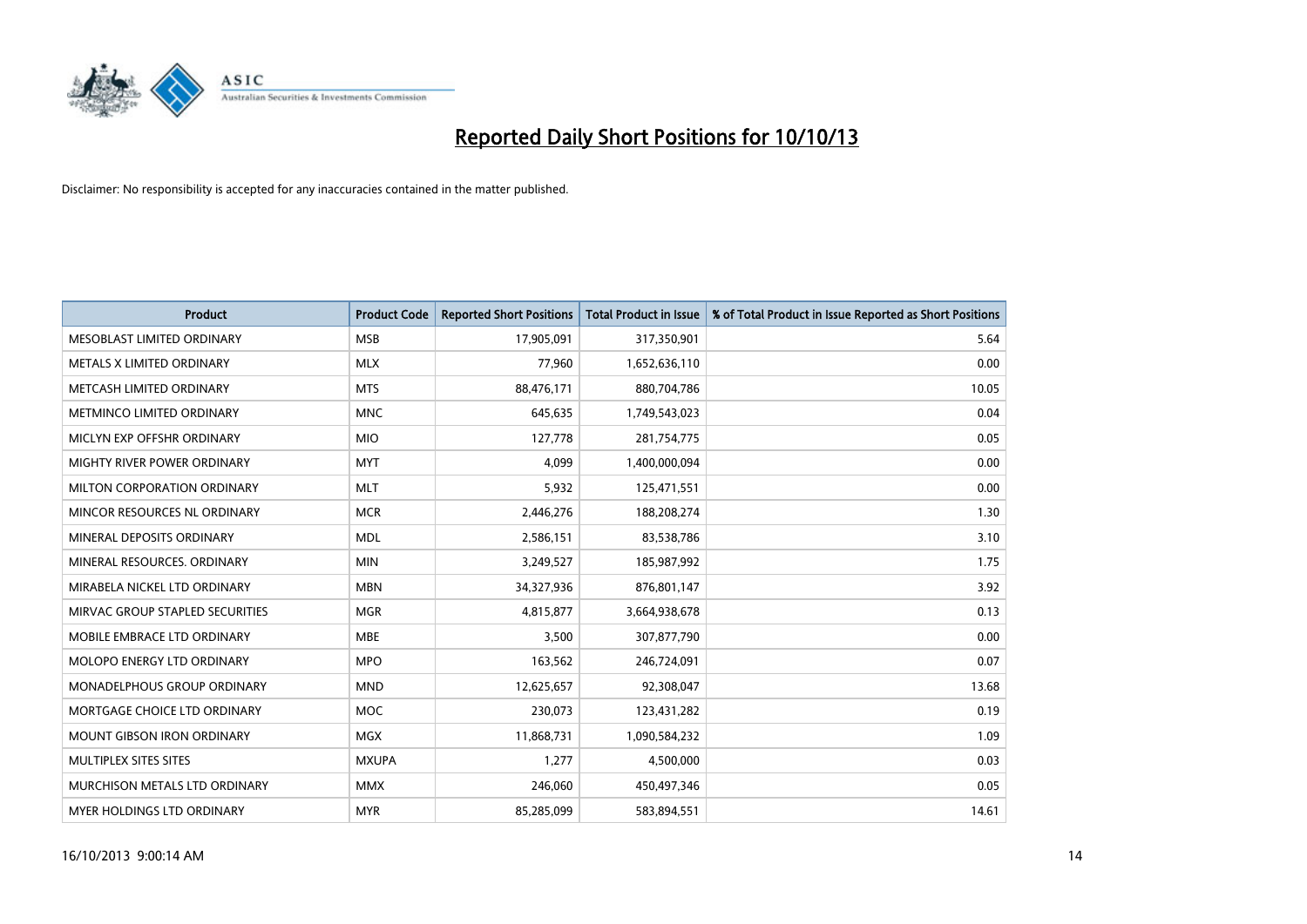

| <b>Product</b>                  | <b>Product Code</b> | <b>Reported Short Positions</b> | <b>Total Product in Issue</b> | % of Total Product in Issue Reported as Short Positions |
|---------------------------------|---------------------|---------------------------------|-------------------------------|---------------------------------------------------------|
| <b>MYSTATE LIMITED ORDINARY</b> | <b>MYS</b>          | 5,872                           | 87,177,445                    | 0.01                                                    |
| NANOSONICS LIMITED ORDINARY     | <b>NAN</b>          | 8,827                           | 262,822,463                   | 0.00                                                    |
| NATIONAL AUST, BANK ORDINARY    | <b>NAB</b>          | 5,949,898                       | 2,348,902,914                 | 0.25                                                    |
| NAVITAS LIMITED ORDINARY        | <b>NVT</b>          | 1,989,398                       | 375,416,910                   | 0.53                                                    |
| NEON ENERGY LIMITED ORDINARY    | <b>NEN</b>          | 1,702,823                       | 553,037,848                   | 0.31                                                    |
| NEW HOPE CORPORATION ORDINARY   | <b>NHC</b>          | 686,853                         | 830,715,225                   | 0.08                                                    |
| NEW STANDARD ENERGY ORDINARY    | <b>NSE</b>          | 322,032                         | 305,331,847                   | 0.11                                                    |
| NEWCREST MINING ORDINARY        | <b>NCM</b>          | 8,280,167                       | 766,510,971                   | 1.08                                                    |
| NEWS CORP A NON-VOTING CDI      | <b>NWSLV</b>        | 2,926,597                       | 4,087,188                     | 71.60                                                   |
| NEWS CORP B VOTING CDI          | <b>NWS</b>          | 5,009,922                       | 26,728,911                    | 18.74                                                   |
| NEWSAT LIMITED ORDINARY         | <b>NWT</b>          | 581,341                         | 548,228,507                   | 0.11                                                    |
| NEXTDC LIMITED ORDINARY         | <b>NXT</b>          | 6,084,038                       | 192,904,486                   | 3.15                                                    |
| NEXUS ENERGY LIMITED ORDINARY   | <b>NXS</b>          | 2,725,624                       | 1,330,219,459                 | 0.20                                                    |
| NIB HOLDINGS LIMITED ORDINARY   | <b>NHF</b>          | 4,877,726                       | 439,004,182                   | 1.11                                                    |
| NIDO PETROLEUM ORDINARY         | <b>NDO</b>          | 345,237                         | 2,046,650,968                 | 0.02                                                    |
| NOBLE MINERAL RES ORDINARY      | <b>NMG</b>          | 2,365,726                       | 666,397,952                   | 0.36                                                    |
| NORTHERN IRON LTD ORDINARY      | <b>NFE</b>          | 1,154,258                       | 484,405,314                   | 0.24                                                    |
| NORTHERN STAR ORDINARY          | <b>NST</b>          | 5,151,913                       | 424,279,762                   | 1.21                                                    |
| NOVOGEN LIMITED ORDINARY        | <b>NRT</b>          | 121,491                         | 144,208,463                   | 0.08                                                    |
| NRW HOLDINGS LIMITED ORDINARY   | <b>NWH</b>          | 14,590,446                      | 278,888,011                   | 5.23                                                    |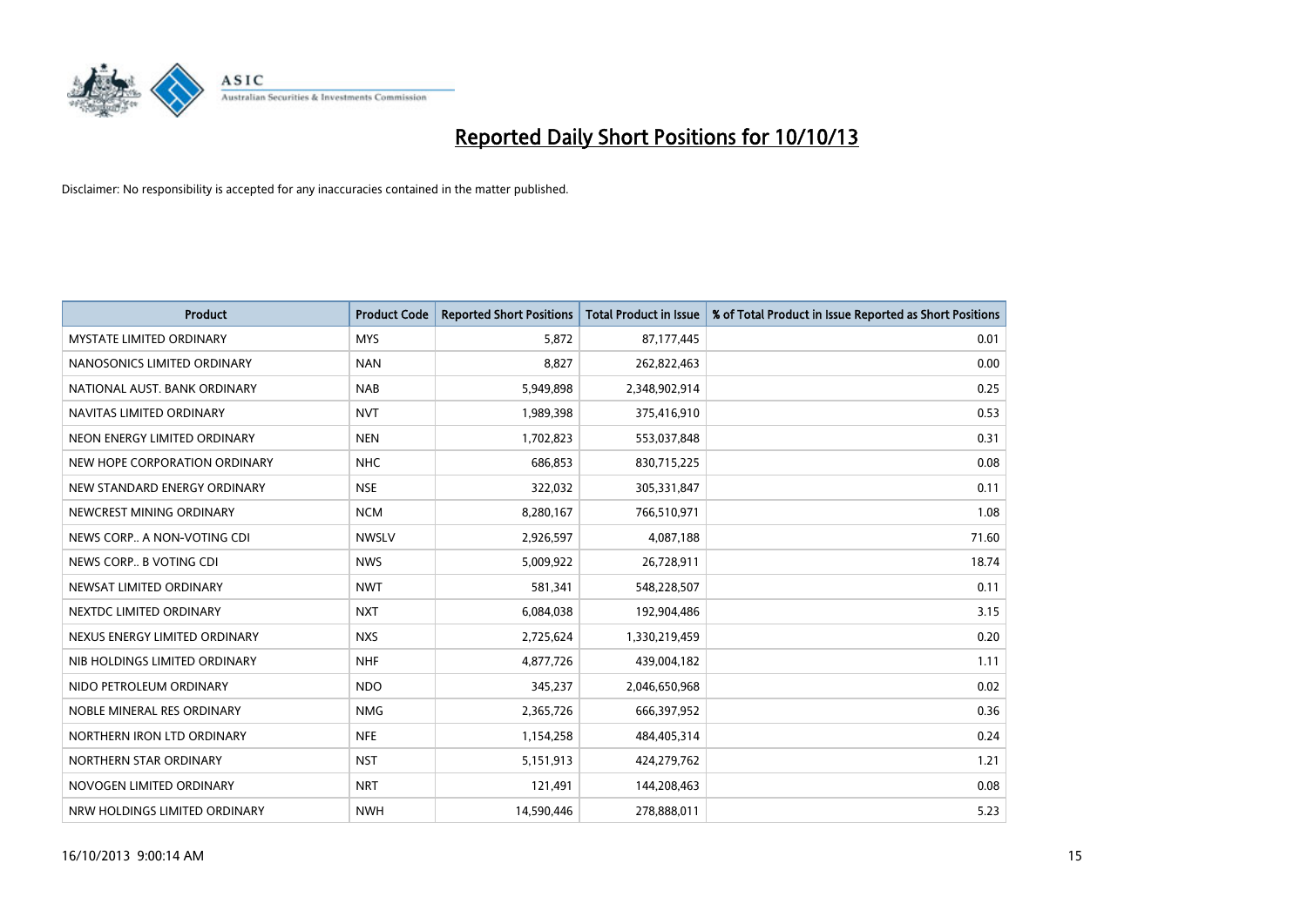

| <b>Product</b>                        | <b>Product Code</b> | <b>Reported Short Positions</b> | <b>Total Product in Issue</b> | % of Total Product in Issue Reported as Short Positions |
|---------------------------------------|---------------------|---------------------------------|-------------------------------|---------------------------------------------------------|
| NUCOAL RESOURCES LTD ORDINARY         | <b>NCR</b>          | 90,001                          | 768,612,354                   | 0.01                                                    |
| NUFARM LIMITED ORDINARY               | <b>NUF</b>          | 13,431,672                      | 262,954,040                   | 5.11                                                    |
| OAKTON LIMITED ORDINARY               | <b>OKN</b>          | 35,002                          | 89,968,985                    | 0.04                                                    |
| OCEANAGOLD CORP. CHESS DEPOSITARY INT | <b>OGC</b>          | 776,028                         | 293,587,920                   | 0.26                                                    |
| OIL SEARCH LTD ORDINARY               | OSH                 | 5,380,095                       | 1,343,361,150                 | 0.40                                                    |
| OM HOLDINGS LIMITED ORDINARY          | OMH                 | 3,104,994                       | 733,423,337                   | 0.42                                                    |
| ORICA LIMITED ORDINARY                | ORI                 | 10,019,918                      | 368,203,632                   | 2.72                                                    |
| ORIGIN ENERGY ORDINARY                | <b>ORG</b>          | 8,663,278                       | 1,101,198,473                 | 0.79                                                    |
| OROCOBRE LIMITED ORDINARY             | <b>ORE</b>          | 335,652                         | 117,745,140                   | 0.29                                                    |
| OROTONGROUP LIMITED ORDINARY          | ORL                 | 398,292                         | 40,880,902                    | 0.97                                                    |
| OZ MINERALS ORDINARY                  | OZL                 | 9,694,587                       | 303,470,022                   | 3.19                                                    |
| PACIFIC BRANDS ORDINARY               | <b>PBG</b>          | 7,979,909                       | 912,915,695                   | 0.87                                                    |
| PALADIN ENERGY LTD ORDINARY           | <b>PDN</b>          | 82,252,398                      | 963,332,074                   | 8.54                                                    |
| PANAUST LIMITED ORDINARY              | <b>PNA</b>          | 3,077,402                       | 619,765,589                   | 0.50                                                    |
| PANORAMIC RESOURCES ORDINARY          | PAN                 | 197,683                         | 263,285,132                   | 0.08                                                    |
| PANTERRA GOLD LTD ORDINARY            | PGI                 |                                 | 761,580,455                   | 0.00                                                    |
| PAPERLINX LIMITED ORDINARY            | <b>PPX</b>          | 48,101                          | 609,280,761                   | 0.01                                                    |
| PAPILLON RES LTD ORDINARY             | PIR                 | 5,664,629                       | 337,944,210                   | 1.68                                                    |
| PATTIES FOODS LTD ORDINARY            | PFL                 | 31,352                          | 139,065,639                   | 0.02                                                    |
| PEET LIMITED ORDINARY                 | <b>PPC</b>          | 827,064                         | 431,986,887                   | 0.19                                                    |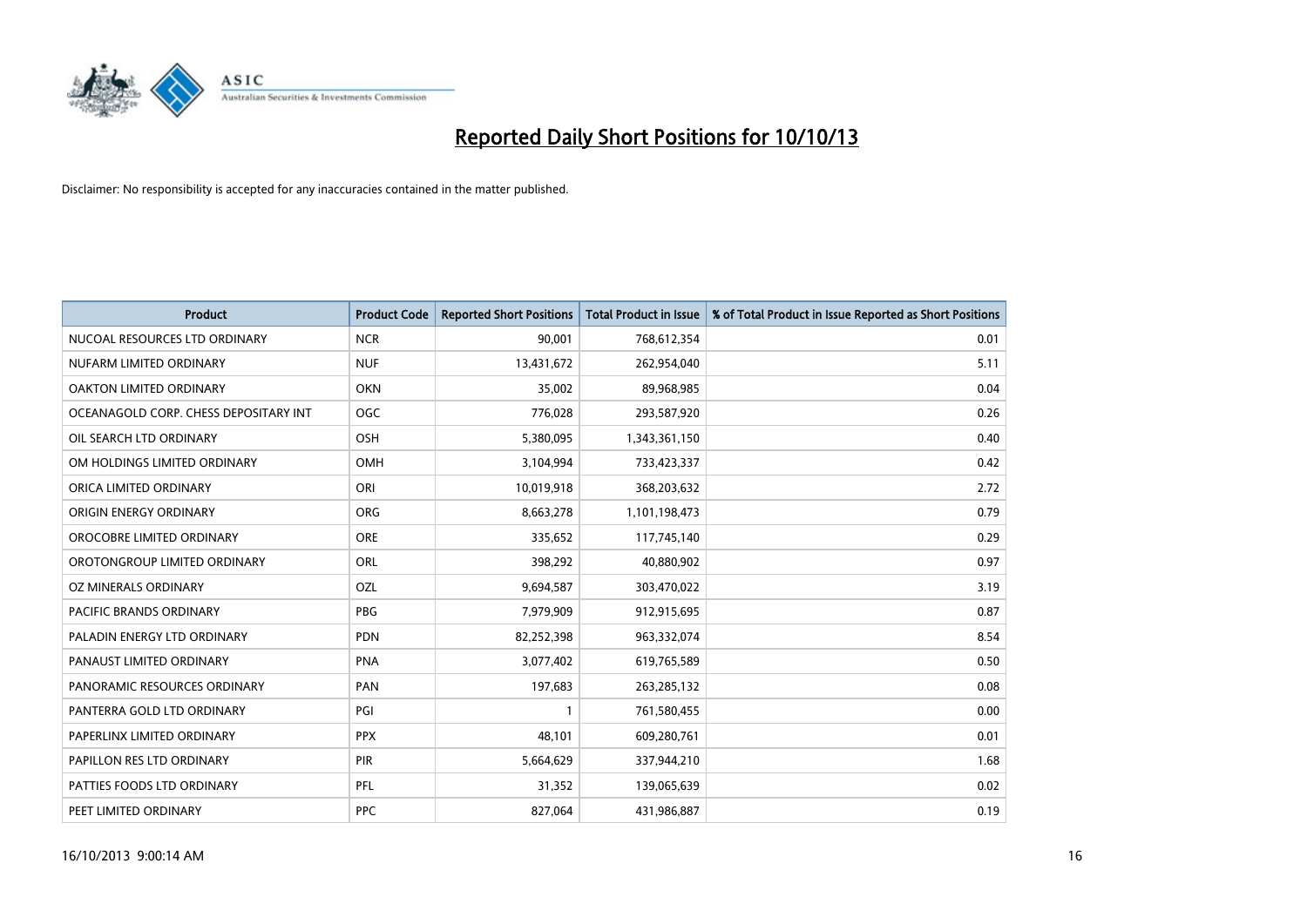

| <b>Product</b>                    | <b>Product Code</b> | <b>Reported Short Positions</b> | <b>Total Product in Issue</b> | % of Total Product in Issue Reported as Short Positions |
|-----------------------------------|---------------------|---------------------------------|-------------------------------|---------------------------------------------------------|
| PERILYA LIMITED ORDINARY          | PEM                 | 280,367                         | 769,316,426                   | 0.04                                                    |
| PERPETUAL LIMITED ORDINARY        | <b>PPT</b>          | 2,318,913                       | 42,002,824                    | 5.52                                                    |
| PERSEUS MINING LTD ORDINARY       | <b>PRU</b>          | 8,802,788                       | 457,962,088                   | 1.92                                                    |
| PHARMAXIS LTD ORDINARY            | <b>PXS</b>          | 3,240,951                       | 308,548,389                   | 1.05                                                    |
| PLATINUM ASSET ORDINARY           | <b>PTM</b>          | 2,786,613                       | 578,285,695                   | 0.48                                                    |
| PLATINUM AUSTRALIA ORDINARY       | <b>PLA</b>          | 836,027                         | 504,968,043                   | 0.17                                                    |
| PMI GOLD CORP CDI 1:1             | <b>PVM</b>          | 287,417                         | 159,968,561                   | 0.18                                                    |
| PMP LIMITED ORDINARY              | <b>PMP</b>          | 438,955                         | 323,781,124                   | 0.14                                                    |
| PRANA BIOTECHNOLOGY ORDINARY      | PBT                 | 294,709                         | 408,128,419                   | 0.07                                                    |
| PREMIER INVESTMENTS ORDINARY      | <b>PMV</b>          | 1,069,683                       | 155,260,478                   | 0.69                                                    |
| PRIMARY HEALTH CARE ORDINARY      | <b>PRY</b>          | 19,523,255                      | 503,921,941                   | 3.87                                                    |
| PRIME MEDIA GRP LTD ORDINARY      | <b>PRT</b>          | 61,036                          | 366,330,303                   | 0.02                                                    |
| PROGRAMMED ORDINARY               | <b>PRG</b>          | 284,799                         | 118,229,190                   | 0.24                                                    |
| <b>QANTAS AIRWAYS ORDINARY</b>    | QAN                 | 42,055,896                      | 2,212,979,740                 | 1.90                                                    |
| OBE INSURANCE GROUP ORDINARY      | <b>OBE</b>          | 14,035,337                      | 1,226,855,950                 | 1.14                                                    |
| ORXPHARMA LTD ORDINARY            | <b>QRX</b>          | 168,037                         | 144,785,606                   | 0.12                                                    |
| <b>QUBE HOLDINGS LTD ORDINARY</b> | <b>QUB</b>          | 14,056,662                      | 931,433,499                   | 1.51                                                    |
| RAMELIUS RESOURCES ORDINARY       | <b>RMS</b>          | 2,130,122                       | 363,029,659                   | 0.59                                                    |
| RAMSAY HEALTH CARE ORDINARY       | <b>RHC</b>          | 1,919,555                       | 202,081,252                   | 0.95                                                    |
| <b>RCR TOMLINSON ORDINARY</b>     | <b>RCR</b>          | 1,857,173                       | 135,451,265                   | 1.37                                                    |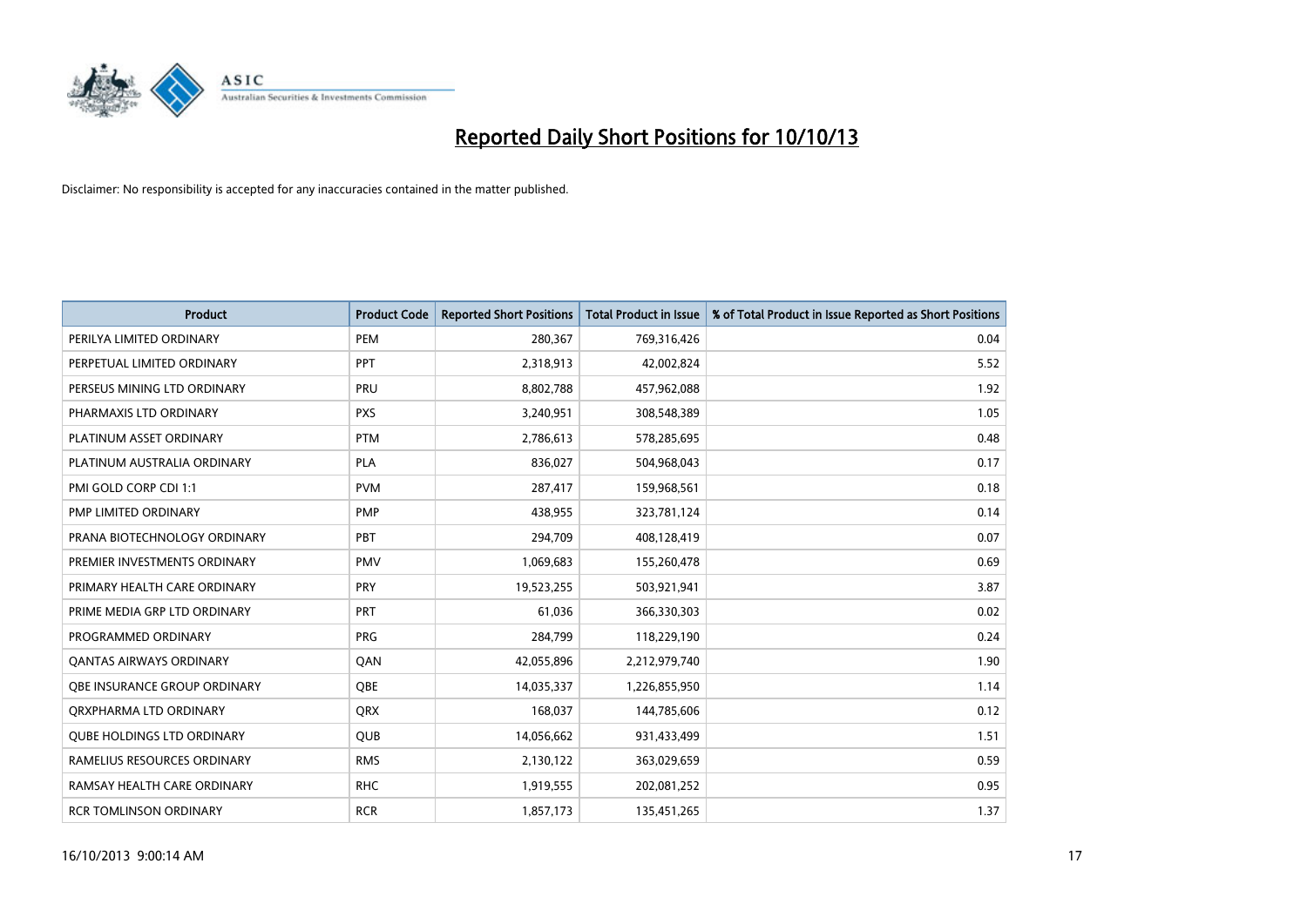

| <b>Product</b>                      | <b>Product Code</b> | <b>Reported Short Positions</b> | <b>Total Product in Issue</b> | % of Total Product in Issue Reported as Short Positions |
|-------------------------------------|---------------------|---------------------------------|-------------------------------|---------------------------------------------------------|
| <b>REA GROUP ORDINARY</b>           | <b>REA</b>          | 1,157,629                       | 131,714,699                   | 0.88                                                    |
| RECKON LIMITED ORDINARY             | <b>RKN</b>          | 126,532                         | 128,103,484                   | 0.10                                                    |
| <b>RED 5 LIMITED ORDINARY</b>       | <b>RED</b>          | 1,091,731                       | 155,788,008                   | 0.70                                                    |
| <b>RED FORK ENERGY ORDINARY</b>     | <b>RFE</b>          | 5,560,601                       | 499,551,719                   | 1.11                                                    |
| REDBANK ENERGY LTD ORDINARY         | <b>AEI</b>          | 13                              | 786,287                       | 0.00                                                    |
| REECE AUSTRALIA LTD. ORDINARY       | <b>REH</b>          | 428                             | 99,600,000                    | 0.00                                                    |
| REED RESOURCES LTD ORDINARY         | <b>RDR</b>          | 50,000                          | 522,731,064                   | 0.01                                                    |
| REGIS RESOURCES ORDINARY            | <b>RRL</b>          | 7,022,526                       | 479,592,829                   | 1.46                                                    |
| RESMED INC CDI 10:1                 | <b>RMD</b>          | 10,727,800                      | 1,420,542,770                 | 0.76                                                    |
| <b>RESOLUTE MINING ORDINARY</b>     | <b>RSG</b>          | 5,202,207                       | 640,994,224                   | 0.81                                                    |
| RESOURCE EQUIP LTD ORDINARY         | <b>RQL</b>          | 5,000                           | 249,065,471                   | 0.00                                                    |
| <b>RESOURCE GENERATION ORDINARY</b> | <b>RES</b>          | 385,666                         | 332,234,604                   | 0.12                                                    |
| RETAIL FOOD GROUP ORDINARY          | <b>RFG</b>          | 3,067,446                       | 130,301,190                   | 2.35                                                    |
| REX MINERALS LIMITED ORDINARY       | <b>RXM</b>          | 2,150,900                       | 188,907,284                   | 1.14                                                    |
| <b>RHG LIMITED ORDINARY</b>         | <b>RHG</b>          | 1,085                           | 308,483,177                   | 0.00                                                    |
| RIALTO ENERGY ORDINARY              | <b>RIA</b>          | 41                              | 1,155,765,100                 | 0.00                                                    |
| RIDLEY CORPORATION ORDINARY         | <b>RIC</b>          | 74,108                          | 307,817,071                   | 0.02                                                    |
| RIO TINTO LIMITED ORDINARY          | <b>RIO</b>          | 4,861,374                       | 435,758,720                   | 1.12                                                    |
| <b>ROBUST RESOURCES ORDINARY</b>    | <b>ROL</b>          | 10,000                          | 102,830,646                   | 0.01                                                    |
| ROC OIL COMPANY ORDINARY            | <b>ROC</b>          | 1,343,029                       | 683,235,552                   | 0.20                                                    |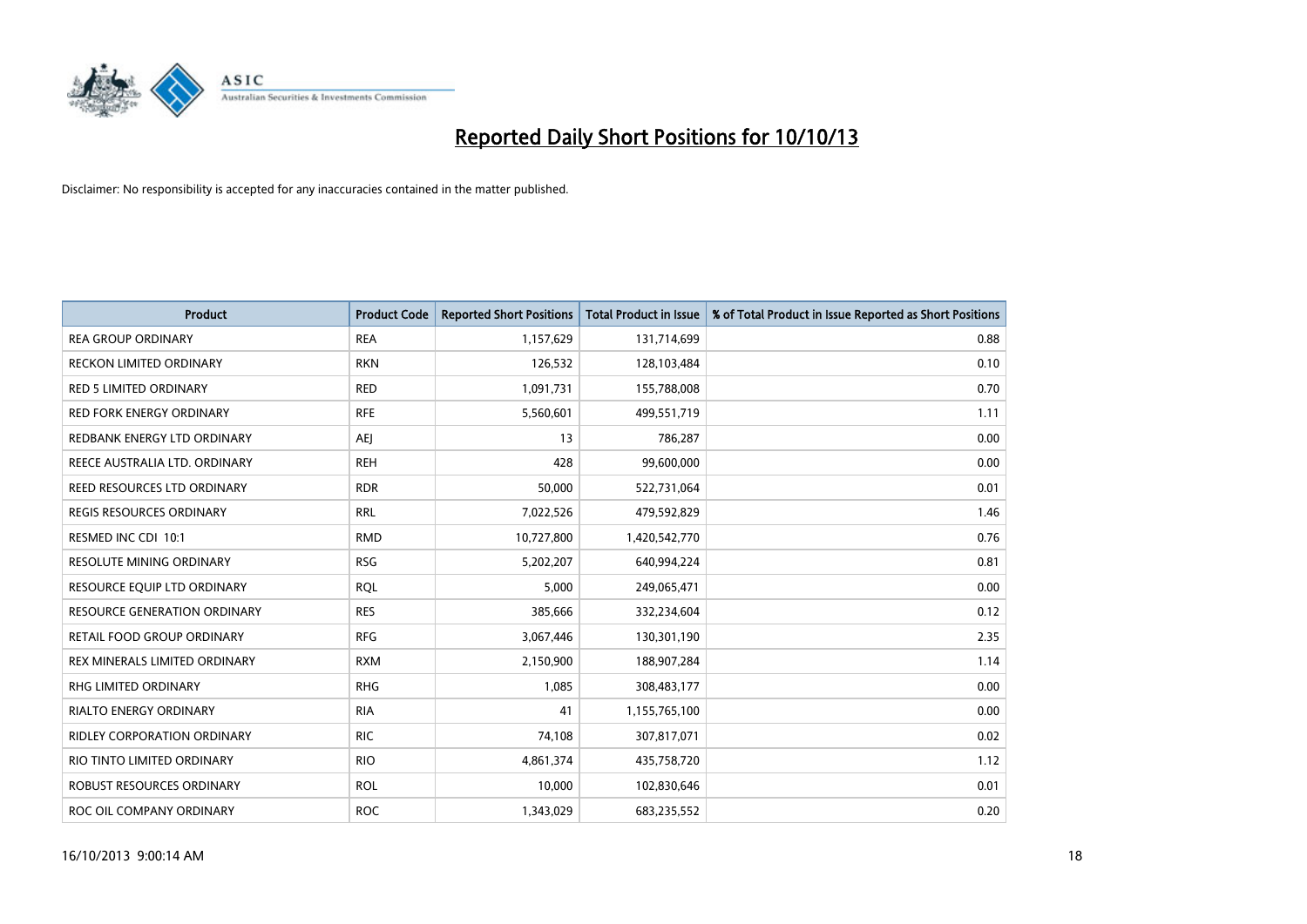

| <b>Product</b>                           | <b>Product Code</b> | <b>Reported Short Positions</b> | <b>Total Product in Issue</b> | % of Total Product in Issue Reported as Short Positions |
|------------------------------------------|---------------------|---------------------------------|-------------------------------|---------------------------------------------------------|
| SAI GLOBAL LIMITED ORDINARY              | SAI                 | 6,832,147                       | 210,662,827                   | 3.24                                                    |
| SALMAT LIMITED ORDINARY                  | <b>SLM</b>          | 998                             | 159,812,799                   | 0.00                                                    |
| SAMSON OIL & GAS LTD ORDINARY            | <b>SSN</b>          | 2,082,000                       | 2,547,627,193                 | 0.08                                                    |
| SANDFIRE RESOURCES ORDINARY              | <b>SFR</b>          | 2,210,637                       | 155,640,968                   | 1.42                                                    |
| <b>SANTOS LTD ORDINARY</b>               | <b>STO</b>          | 6,451,636                       | 970,188,076                   | 0.66                                                    |
| SARACEN MINERAL ORDINARY                 | <b>SAR</b>          | 6,029,036                       | 595,263,186                   | 1.01                                                    |
| SCA PROPERTY GROUP STAPLED SECURITIES    | <b>SCP</b>          | 34,240,809                      | 642,417,140                   | 5.33                                                    |
| SEDGMAN LIMITED ORDINARY                 | SDM                 | 409,457                         | 223,224,636                   | 0.18                                                    |
| SEEK LIMITED ORDINARY                    | <b>SEK</b>          | 15,601,388                      | 339,071,750                   | 4.60                                                    |
| SELECT HARVESTS ORDINARY                 | <b>SHV</b>          | 201,193                         | 57,462,851                    | 0.35                                                    |
| SENEX ENERGY LIMITED ORDINARY            | <b>SXY</b>          | 4,903,498                       | 1,144,008,917                 | 0.43                                                    |
| SERVICE STREAM ORDINARY                  | SSM                 | 100                             | 283,418,867                   | 0.00                                                    |
| SEVEN GROUP HOLDINGS ORDINARY            | <b>SVW</b>          | 5,120,734                       | 308,160,281                   | 1.66                                                    |
| SEVEN WEST MEDIA LTD ORDINARY            | <b>SWM</b>          | 5,188,895                       | 999,160,872                   | 0.52                                                    |
| SIGMA PHARMACEUTICAL ORDINARY            | <b>SIP</b>          | 2,369,923                       | 1,126,618,419                 | 0.21                                                    |
| SILEX SYSTEMS ORDINARY                   | <b>SLX</b>          | 2,638,971                       | 170,249,150                   | 1.55                                                    |
| SILVER CHEF LIMITED ORDINARY             | SIV                 | 84,720                          | 29,333,629                    | 0.29                                                    |
| SILVER LAKE RESOURCE ORDINARY            | <b>SLR</b>          | 15,531,541                      | 434,988,914                   | 3.57                                                    |
| SIMS METAL MGMT LTD ORDINARY             | SGM                 | 7,987,137                       | 204,335,628                   | 3.91                                                    |
| SINGAPORE TELECOMM. CHESS DEPOSITARY INT | SGT                 | 3,627,695                       | 149,779,918                   | 2.42                                                    |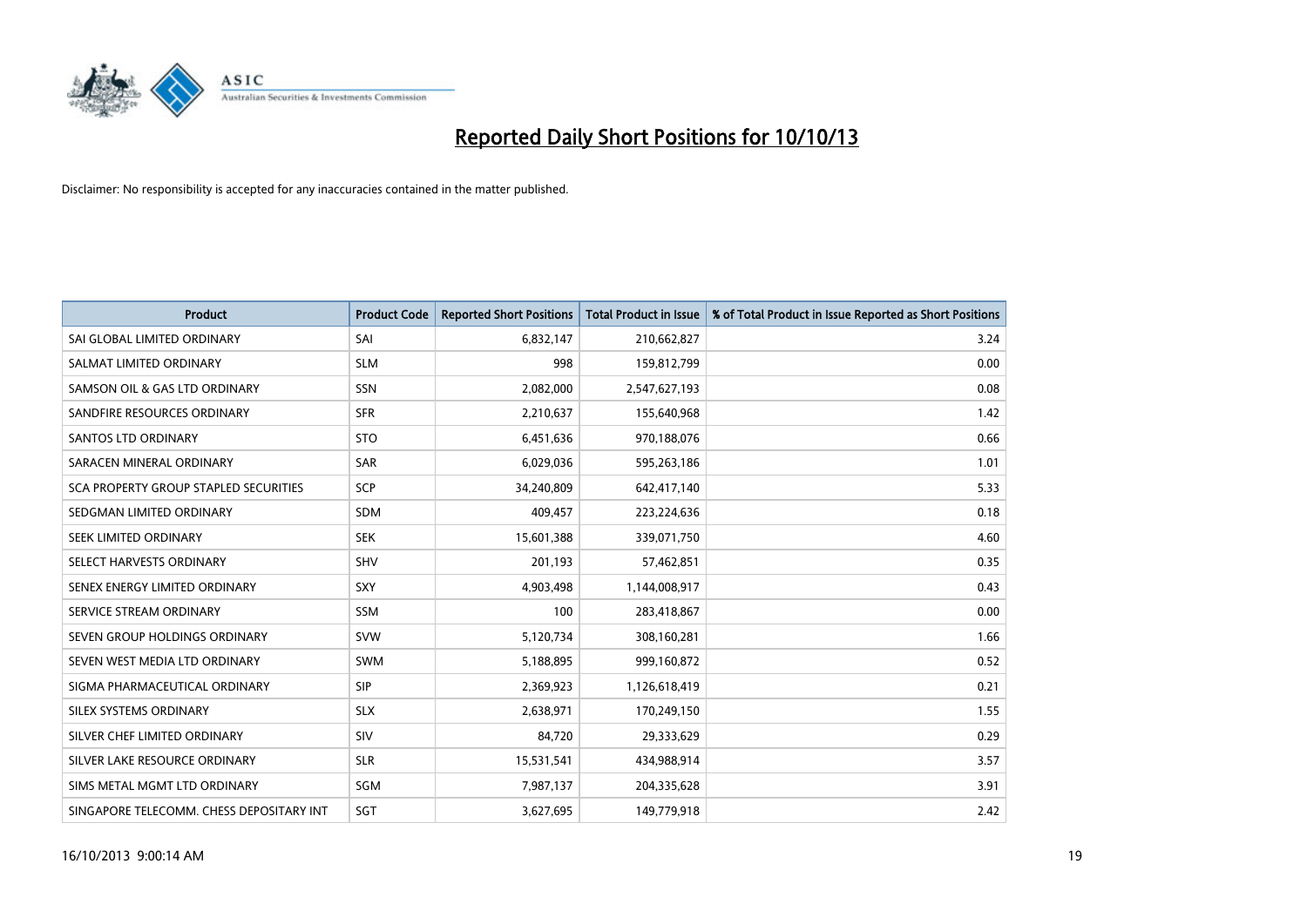

| <b>Product</b>                           | <b>Product Code</b> | <b>Reported Short Positions</b> | <b>Total Product in Issue</b> | % of Total Product in Issue Reported as Short Positions |
|------------------------------------------|---------------------|---------------------------------|-------------------------------|---------------------------------------------------------|
| SIRIUS RESOURCES NL ORDINARY             | <b>SIR</b>          | 5,026,745                       | 227,020,167                   | 2.21                                                    |
| SIRTEX MEDICAL ORDINARY                  | <b>SRX</b>          | 461,440                         | 56,108,439                    | 0.82                                                    |
| SKILLED GROUP LTD ORDINARY               | <b>SKE</b>          | 5,685,226                       | 233,871,364                   | 2.43                                                    |
| SKY NETWORK ORDINARY                     | <b>SKT</b>          | 519,366                         | 389,139,785                   | 0.13                                                    |
| SKYCITY ENT GRP LTD ORDINARY             | <b>SKC</b>          | 444,152                         | 580,016,676                   | 0.08                                                    |
| <b>SLATER &amp; GORDON ORDINARY</b>      | SGH                 | 396,322                         | 198,846,598                   | 0.20                                                    |
| SMS MANAGEMENT, ORDINARY                 | <b>SMX</b>          | 2,479,023                       | 70,099,763                    | 3.54                                                    |
| SONIC HEALTHCARE ORDINARY                | <b>SHL</b>          | 4,993,964                       | 400,295,556                   | 1.25                                                    |
| SOUL PATTINSON (W.H) ORDINARY            | SOL                 | 103,347                         | 239,395,320                   | 0.04                                                    |
| SOUTH BOULDER MINES ORDINARY             | <b>STB</b>          | $\mathbf{1}$                    | 127,952,826                   | 0.00                                                    |
| SP AUSNET STAPLED SECURITIES             | SPN                 | 29,967,646                      | 3,376,325,523                 | 0.89                                                    |
| SPARK INFRASTRUCTURE STAPLED NOTE & UNIT | SKI                 | 47,068,271                      | 1,326,734,264                 | 3.55                                                    |
| SPDR 200 FUND ETF UNITS                  | <b>STW</b>          | 76,906                          | 44,278,688                    | 0.17                                                    |
| SPECIALTY FASHION ORDINARY               | <b>SFH</b>          | 110,001                         | 192,236,121                   | 0.06                                                    |
| ST BARBARA LIMITED ORDINARY              | <b>SBM</b>          | 8,745,383                       | 488,074,077                   | 1.79                                                    |
| STARPHARMA HOLDINGS ORDINARY             | <b>SPL</b>          | 16,221,828                      | 284,164,948                   | 5.71                                                    |
| STEADFAST GROUP LTD ORDINARY             | <b>SDF</b>          | 283,724                         | 500,873,408                   | 0.06                                                    |
| STHN CROSS MEDIA ORDINARY                | SXL                 | 8,523,446                       | 705,099,800                   | 1.21                                                    |
| STOCKLAND UNITS/ORD STAPLED              | SGP                 | 11,945,434                      | 2,305,750,747                 | 0.52                                                    |
| STRAITS RES LTD. ORDINARY                | <b>SRQ</b>          | 31,522                          | 1,164,150,159                 | 0.00                                                    |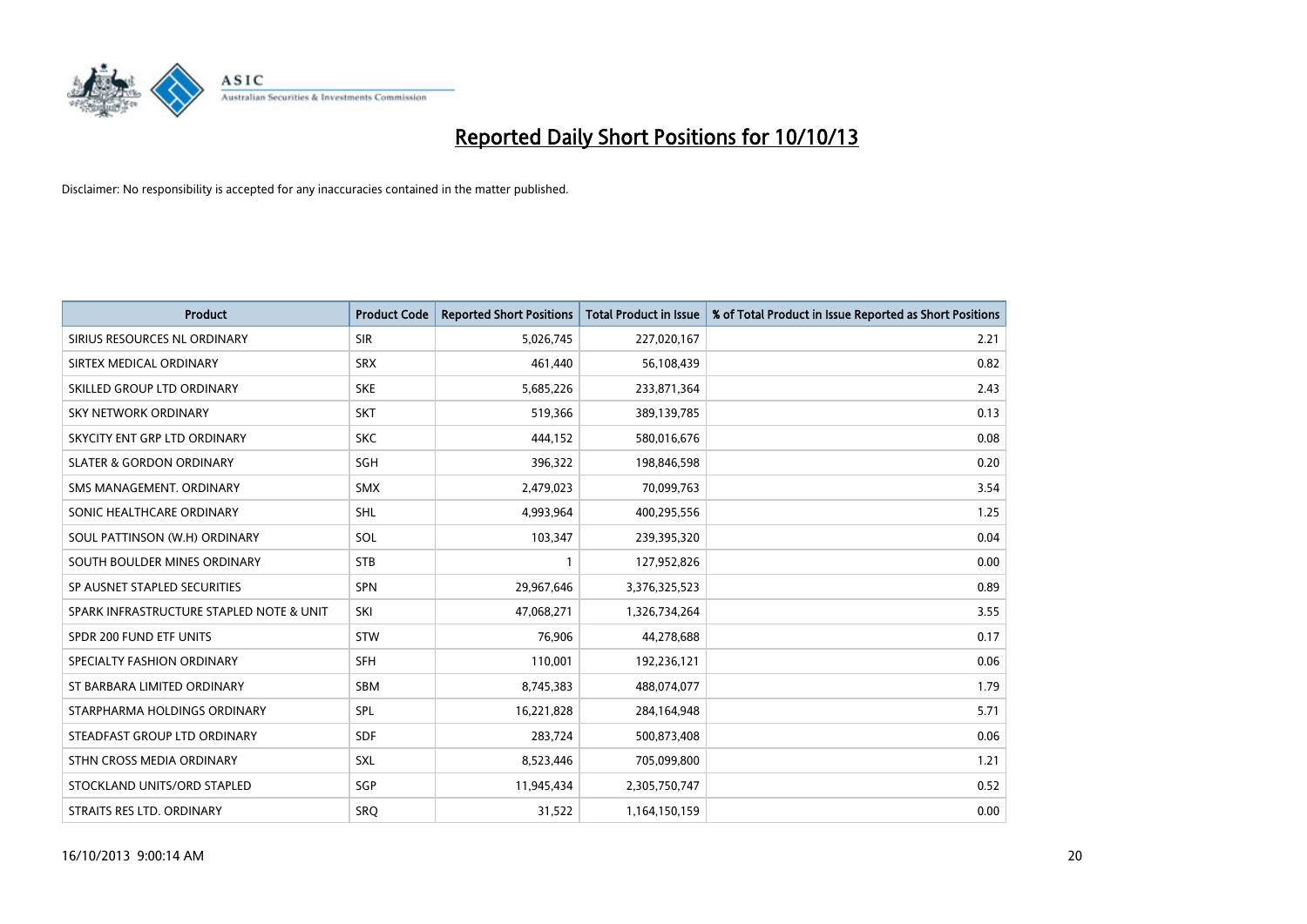

| <b>Product</b>                   | <b>Product Code</b> | <b>Reported Short Positions</b> | <b>Total Product in Issue</b> | % of Total Product in Issue Reported as Short Positions |
|----------------------------------|---------------------|---------------------------------|-------------------------------|---------------------------------------------------------|
| STRIKE ENERGY LTD ORDINARY       | <b>STX</b>          | 100,000                         | 706,519,664                   | 0.01                                                    |
| STW COMMUNICATIONS ORDINARY      | SGN                 | 2,843,124                       | 403,828,512                   | 0.70                                                    |
| SUNCORP GROUP LTD ORDINARY       | <b>SUN</b>          | 4,061,106                       | 1,286,600,980                 | 0.32                                                    |
| SUNDANCE ENERGY ORDINARY         | <b>SEA</b>          | 111,903                         | 462,611,982                   | 0.02                                                    |
| SUNDANCE RESOURCES ORDINARY      | SDL                 | 49,429,231                      | 3,072,110,985                 | 1.61                                                    |
| SUNLAND GROUP LTD ORDINARY       | <b>SDG</b>          | 42,836                          | 181,710,087                   | 0.02                                                    |
| SUPER RET REP LTD ORDINARY       | <b>SUL</b>          | 1,333,625                       | 196,731,620                   | 0.68                                                    |
| <b>SWICK MINING ORDINARY</b>     | <b>SWK</b>          | 983,766                         | 216,690,473                   | 0.45                                                    |
| SYD AIRPORT STAPLED US PROHIBIT. | SYD                 | 19,836,038                      | 2,194,322,759                 | 0.90                                                    |
| SYRAH RESOURCES ORDINARY         | <b>SYR</b>          | 2,574,847                       | 148,330,123                   | 1.74                                                    |
| TABCORP HOLDINGS LTD ORDINARY    | <b>TAH</b>          | 17,925,174                      | 754,274,706                   | 2.38                                                    |
| TANAMI GOLD NL ORDINARY          | <b>TAM</b>          | 41                              | 587,548,523                   | 0.00                                                    |
| TAP OIL LIMITED ORDINARY         | <b>TAP</b>          | 211,432                         | 241,608,606                   | 0.09                                                    |
| TASSAL GROUP LIMITED ORDINARY    | <b>TGR</b>          | 254,853                         | 146,507,029                   | 0.17                                                    |
| <b>TATTS GROUP LTD ORDINARY</b>  | <b>TTS</b>          | 12,328,921                      | 1,402,714,027                 | 0.88                                                    |
| TELECOM CORPORATION ORDINARY     | <b>TEL</b>          | 9,011,456                       | 1,822,303,137                 | 0.49                                                    |
| TELSTRA CORPORATION, ORDINARY    | <b>TLS</b>          | 10,696,503                      | 12,443,074,357                | 0.09                                                    |
| TEN NETWORK HOLDINGS ORDINARY    | <b>TEN</b>          | 121,556,785                     | 2,586,970,845                 | 4.70                                                    |
| TERANGA GOLD CORP CDI 1:1        | <b>TGZ</b>          | 839,407                         | 172,466,316                   | 0.49                                                    |
| TFS CORPORATION LTD ORDINARY     | <b>TFC</b>          | 150,000                         | 279,621,829                   | 0.05                                                    |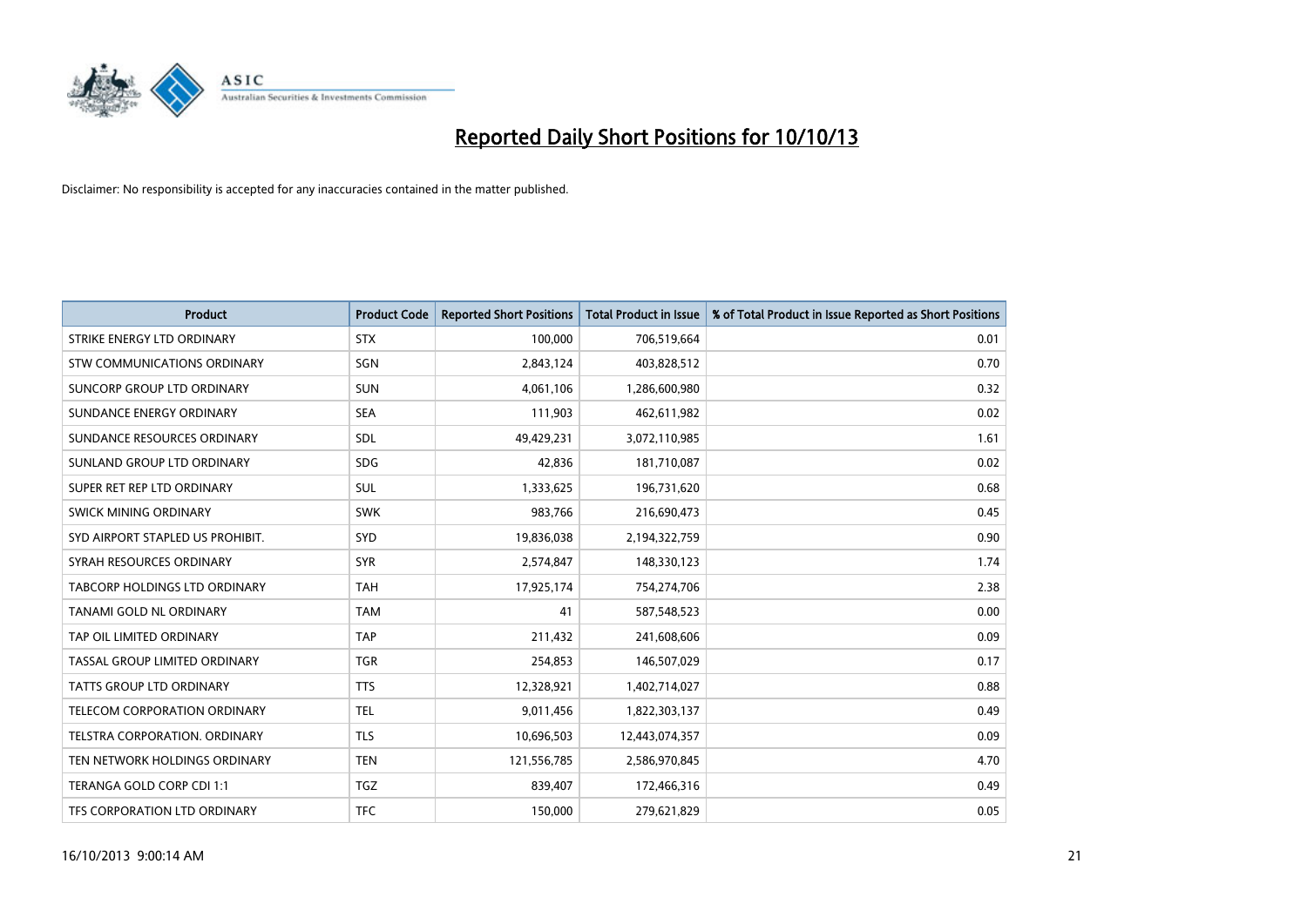

| <b>Product</b>                        | <b>Product Code</b> | <b>Reported Short Positions</b> | <b>Total Product in Issue</b> | % of Total Product in Issue Reported as Short Positions |
|---------------------------------------|---------------------|---------------------------------|-------------------------------|---------------------------------------------------------|
| THE REJECT SHOP ORDINARY              | <b>TRS</b>          | 1,999,978                       | 28,826,248                    | 6.94                                                    |
| THORN GROUP LIMITED ORDINARY          | <b>TGA</b>          | 59,888                          | 148,897,155                   | 0.04                                                    |
| <b>TIGER RESOURCES ORDINARY</b>       | <b>TGS</b>          | 2,485,430                       | 674,770,269                   | 0.37                                                    |
| TITAN ENERGY SERVICE ORDINARY         | <b>TTN</b>          | 11,233                          | 48,434,770                    | 0.02                                                    |
| TOLL HOLDINGS LTD ORDINARY            | <b>TOL</b>          | 26,538,173                      | 717,133,875                   | 3.70                                                    |
| TORO ENERGY LIMITED ORDINARY          | <b>TOE</b>          | 150,001                         | 1,041,936,676                 | 0.01                                                    |
| TOX FREE SOLUTIONS ORDINARY           | <b>TOX</b>          | 1,237,078                       | 132,519,859                   | 0.93                                                    |
| TPG TELECOM LIMITED ORDINARY          | <b>TPM</b>          | 2,402,173                       | 793,808,141                   | 0.30                                                    |
| <b>TRADE ME GROUP ORDINARY</b>        | <b>TME</b>          | 365,542                         | 396,261,129                   | 0.09                                                    |
| <b>TRANSFIELD SERVICES ORDINARY</b>   | <b>TSE</b>          | 49,371,899                      | 512,457,716                   | 9.63                                                    |
| TRANSPACIFIC INDUST. ORDINARY         | <b>TPI</b>          | 18,198,445                      | 1,578,563,490                 | 1.15                                                    |
| TRANSURBAN GROUP TRIPLE STAPLED SEC.  | TCL                 | 2,261,445                       | 1,485,500,376                 | 0.15                                                    |
| TREASURY GROUP ORDINARY               | <b>TRG</b>          | 26,811                          | 23,070,755                    | 0.12                                                    |
| TREASURY WINE ESTATE ORDINARY         | <b>TWE</b>          | 24,041,146                      | 647,227,144                   | 3.71                                                    |
| TROY RESOURCES LTD ORDINARY           | <b>TRY</b>          | 794,614                         | 167,730,292                   | 0.47                                                    |
| TWENTY-FIRST FOX INC A NON-VOTING CDI | <b>FOXLV</b>        | 1,256,153                       | 24,770,737                    | 5.07                                                    |
| TWENTY-FIRST FOX INC B VOTING CDI     | <b>FOX</b>          | 515,206                         | 208,434,066                   | 0.25                                                    |
| UGL LIMITED ORDINARY                  | <b>UGL</b>          | 20,062,209                      | 166,511,240                   | 12.05                                                   |
| UNILIFE CORPORATION CDI 6:1           | <b>UNS</b>          | 7,954                           | 275,763,432                   | 0.00                                                    |
| <b>UXC LIMITED ORDINARY</b>           | <b>UXC</b>          | 109,503                         | 311,975,502                   | 0.04                                                    |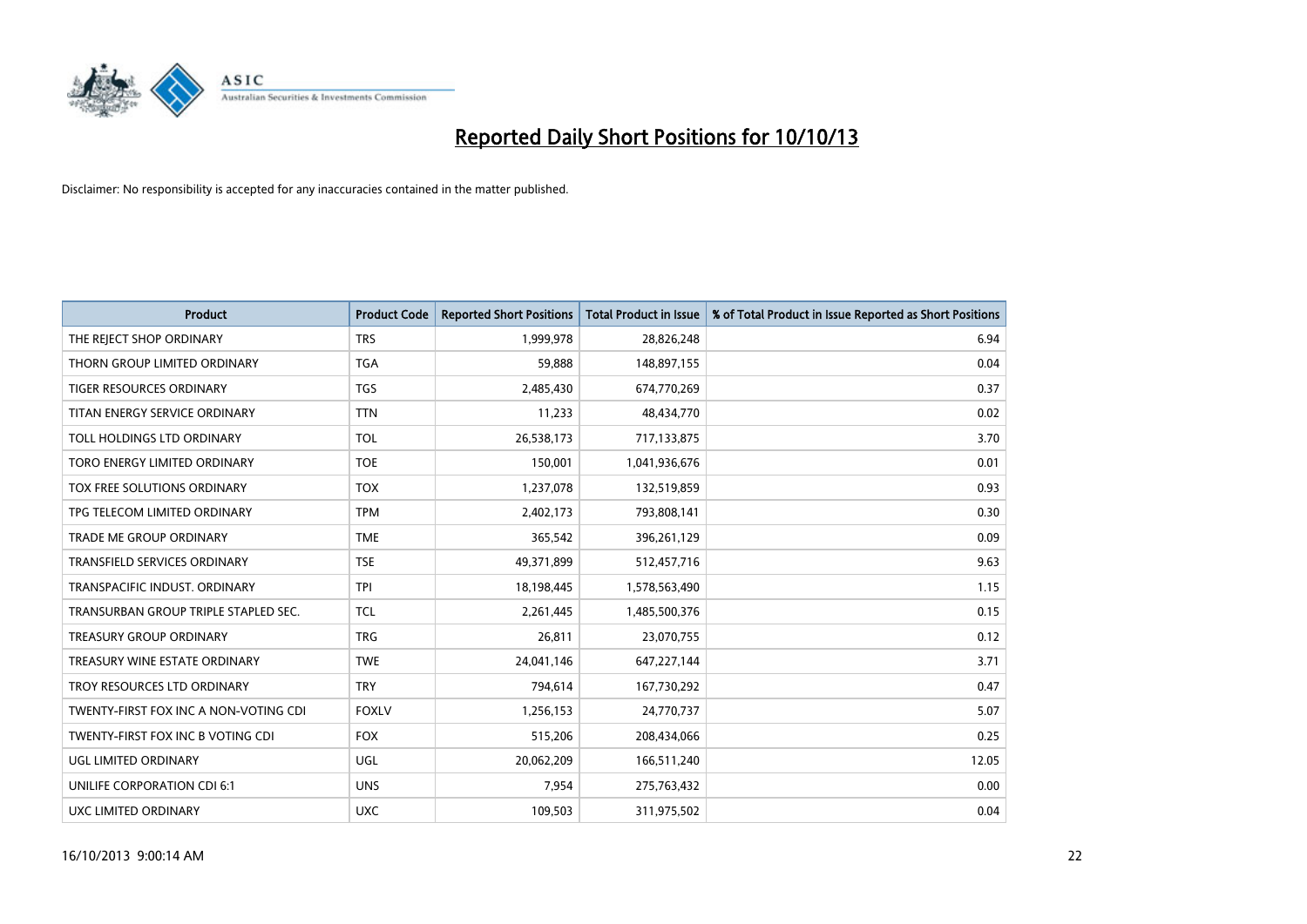

| <b>Product</b>                         | <b>Product Code</b> | <b>Reported Short Positions</b> | <b>Total Product in Issue</b> | % of Total Product in Issue Reported as Short Positions |
|----------------------------------------|---------------------|---------------------------------|-------------------------------|---------------------------------------------------------|
| <b>VENTURE MINERALS ORDINARY</b>       | <b>VMS</b>          | 184,978                         | 287,320,170                   | 0.06                                                    |
| VILLA WORLD LTD, ORDINARY              | <b>VLW</b>          | 61,765                          | 80,038,863                    | 0.08                                                    |
| <b>VILLAGE ROADSHOW LTD ORDINARY</b>   | <b>VRL</b>          | 494,581                         | 159,486,203                   | 0.31                                                    |
| <b>VIRGIN AUS HLDG LTD ORDINARY</b>    | <b>VAH</b>          | 150,398,984                     | 2,589,840,317                 | 5.81                                                    |
| <b>VIRTUS HEALTH LTD ORDINARY</b>      | <b>VRT</b>          | 110,048                         | 79,536,601                    | 0.14                                                    |
| VISION EYE INSTITUTE ORDINARY          | <b>VEI</b>          | 163,196                         | 160,284,112                   | 0.10                                                    |
| WATPAC LIMITED ORDINARY                | <b>WTP</b>          | 39,819                          | 184,332,526                   | 0.02                                                    |
| WEBIET LIMITED ORDINARY                | <b>WEB</b>          | 2,704,671                       | 79,397,959                    | 3.41                                                    |
| WESFARMERS LIMITED ORDINARY            | <b>WES</b>          | 28,591,159                      | 1,006,683,257                 | 2.84                                                    |
| WESFARMERS LIMITED PARTIALLY PROTECTED | <b>WESN</b>         | 175,710                         | 150,510,341                   | 0.12                                                    |
| WESTERN AREAS LTD ORDINARY             | <b>WSA</b>          | 21,204,276                      | 196,862,806                   | 10.77                                                   |
| WESTERN DESERT RES. ORDINARY           | <b>WDR</b>          | 3,834,116                       | 409,487,231                   | 0.94                                                    |
| WESTFIELD GROUP ORD/UNIT STAPLED SEC   | <b>WDC</b>          | 7,934,644                       | 2,168,299,076                 | 0.37                                                    |
| WESTFIELD RETAIL TST UNIT STAPLED      | <b>WRT</b>          | 11,082,108                      | 2,995,945,800                 | 0.37                                                    |
| WESTPAC BANKING CORP ORDINARY          | <b>WBC</b>          | 26,012,894                      | 3,109,048,309                 | 0.84                                                    |
| <b>WESTSIDE CORPORATION ORDINARY</b>   | <b>WCL</b>          | 129,300                         | 358,033,060                   | 0.04                                                    |
| WHITE ENERGY COMPANY ORDINARY          | <b>WEC</b>          | 2,693                           | 322,974,494                   | 0.00                                                    |
| WHITEHAVEN COAL ORDINARY               | <b>WHC</b>          | 81,789,424                      | 1,025,692,710                 | 7.97                                                    |
| WIDE BAY AUST LTD ORDINARY             | <b>WBB</b>          | 19,601                          | 36,238,600                    | 0.05                                                    |
| WINDIMURRA VANADIUM ORDINARY           | <b>WVL</b>          | 20,461                          | 19,284,366                    | 0.11                                                    |